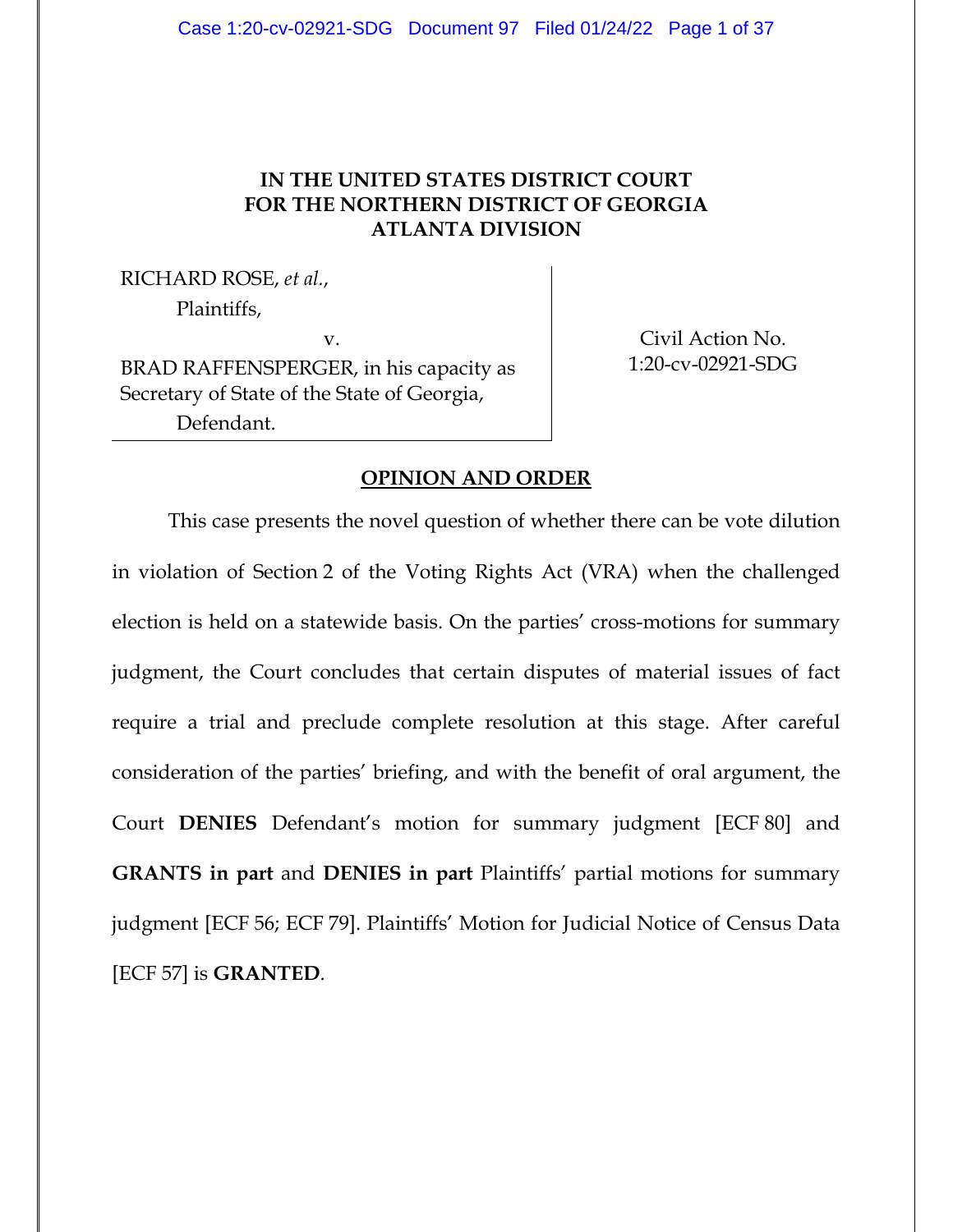## **I. Background**

The Georgia Public Service Commission (the Commission) exists by virtue of the State Constitution:

> There shall be a Public Service Commission for the regulation of utilities which shall consist of five members who shall be elected by the people.

GA. CONST. ART. IV, § 1, ¶ I(a) (2021). The commissioners serve terms of six years. *Id.* The Georgia Constitution also dictates that "[t]he filling of vacancies and manner and time of election of members of the [Commission] shall be as provided by law." GA. CONST. ART. IV, § 1, ¶ I(c). The method of election is therefore prescribed by statute. O.C.G.A. § 46-2-1. Commissioners' terms are staggered, and general elections take place every two years. *Id.* § 46-2-1(d). Each commissioner is required to live in one of five residence districts, but "each member of the commission shall be elected state wide by the qualified voters of this state who are entitled to vote for members of the General Assembly." O.C.G.A. § 46-2-1(a). A commissioner must continue to live in that particular district throughout the term. *Id.* § 46-2-1(b).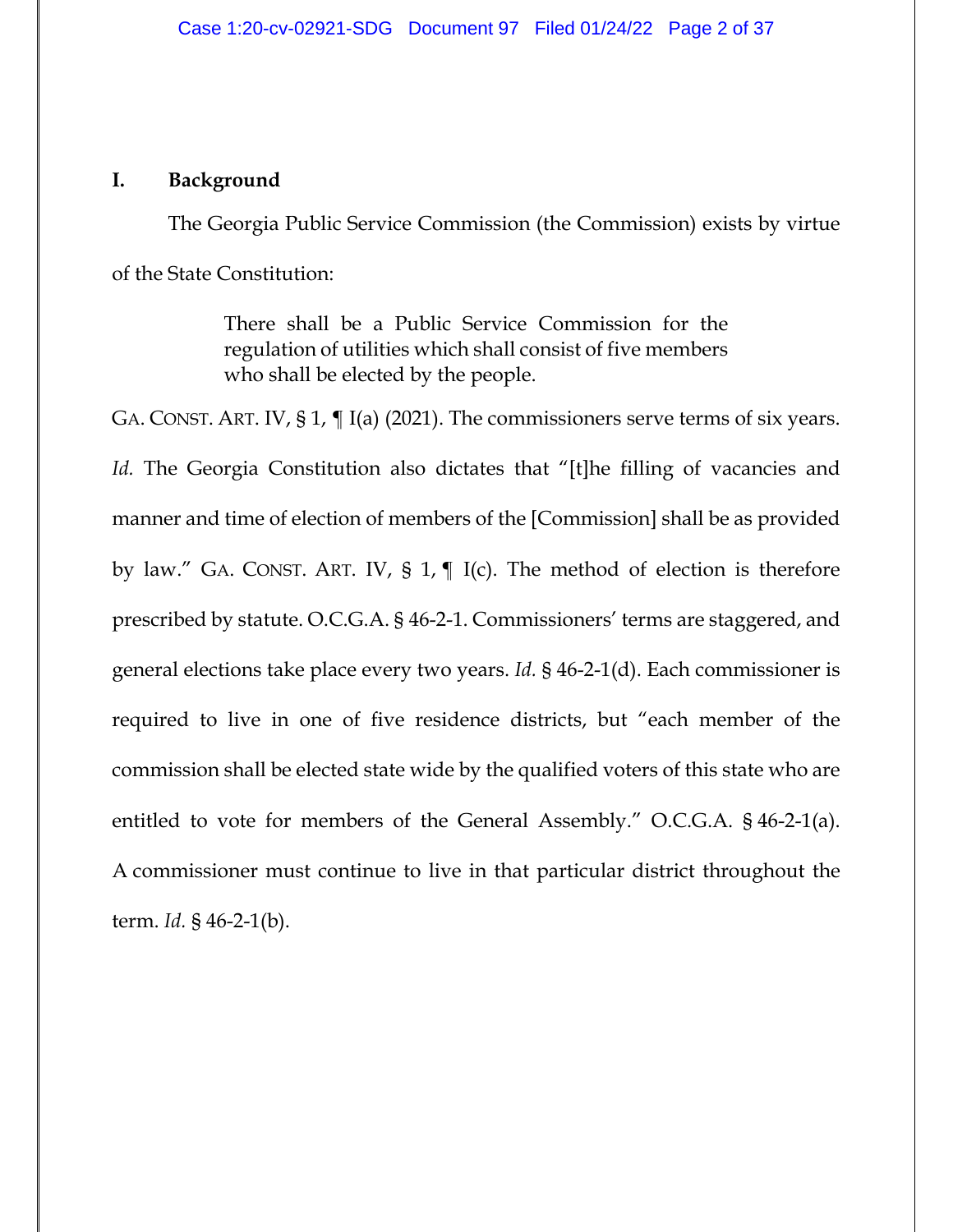Plaintiffs are residents of and registered voters in Fulton County, Georgia.1 They are all African American.2 The sole Defendant is Brad Raffensperger, sued in his official capacity as the Georgia Secretary of State.<sup>3</sup> On July 14, 2020, Plaintiffs filed suit asserting that the method of electing members of the Commission causes improper dilution of their votes.4 They seek a declaratory judgment that this violates Section 2 and an order directing the Secretary to administer Commission elections in a manner that complies with the VRA.5

On May 27, 2021, Plaintiffs moved for partial summary judgment on certain of the Secretary's affirmative defenses.6 The Secretary opposed the motion and Plaintiffs replied.7 After the close of discovery, on July 9, Plaintiffs filed a second motion for partial summary judgment on the Secretary's remaining affirmative defenses and the *Gingles* prerequisites.8 The Secretary opposed this motion

- 3 ECF 1 (Compl.), ¶ 10.
- 4 *See generally* ECF 1 (Compl.).
- 5 *Id.* at 10–11 (*ad damnum* clause).
- 6 ECF 56 (Pls.' First MSJ) (First, Second, Fourth, Fifth, and Sixth Defenses).
- 7 ECF 62 (Def.'s Resp. to Pls.' First MSJ); ECF 68 (Pls.' Reply on First MSJ).
- 8 ECF 79 (Pls.' Second MSJ) (Third, Seventh, Eighth, Ninth, and Tenth Defenses).

<sup>1</sup> ECF 62-1 (Def.'s Resp. to Pls.' SUMF), No. 1.

<sup>2</sup> *Id.*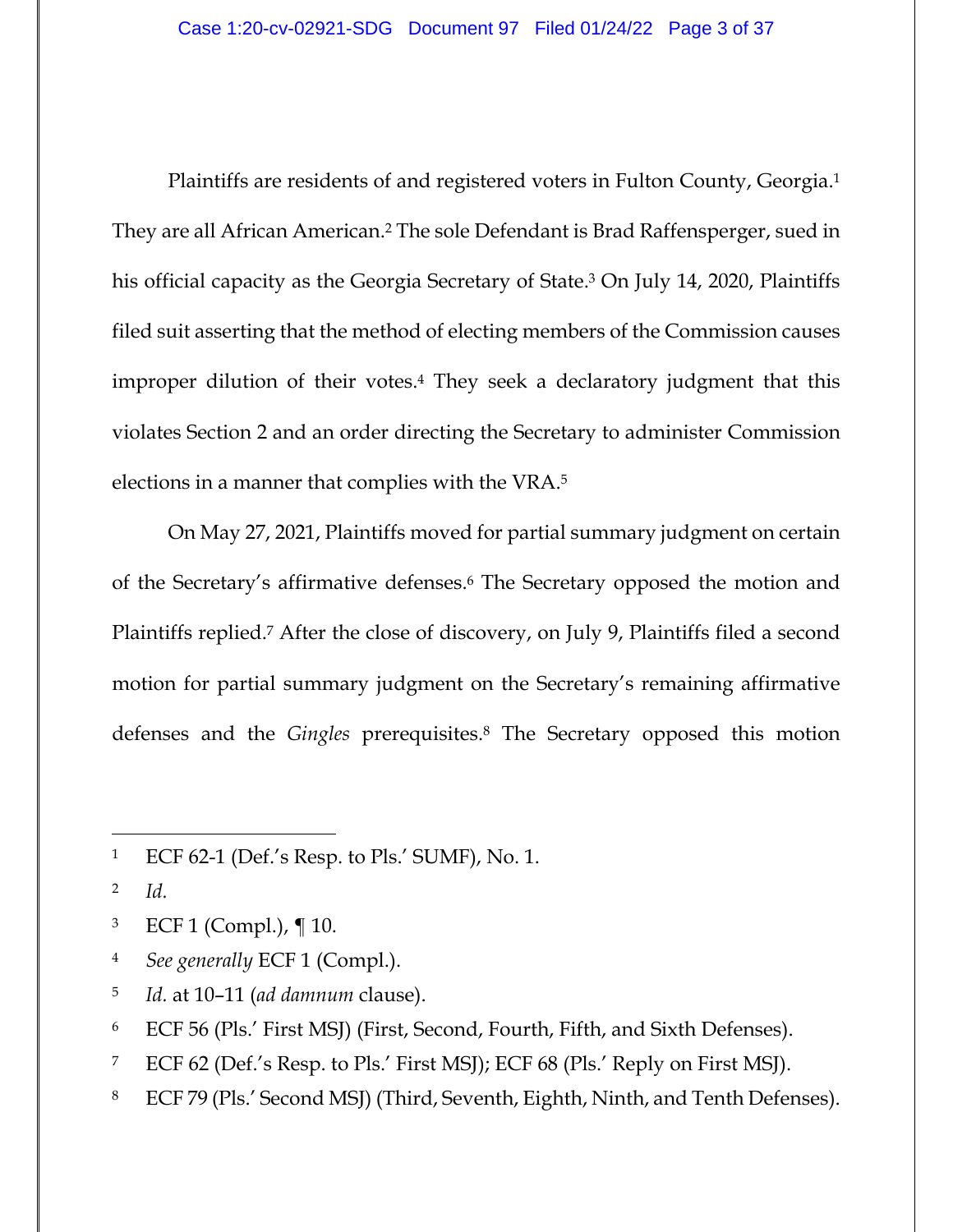(in most respects), and Plaintiffs replied.9 Also on July 9, the Secretary filed his own motion for summary judgment.10 Plaintiffs opposed, and the Secretary filed a reply.11 On July 28, the United States filed an *amicus* brief.12 The Court heard argument on November 8.13 The basis for the Court's rulings follows.

## **II. Applicable Law**

## **A. Summary Judgment Standard**

Summary judgment is appropriate when "there is no genuine dispute as to any material fact and the movant is entitled to judgment as a matter of law." Fed. R. Civ. P. 56(a). A fact is "material" only if it can affect the outcome of the lawsuit under the governing legal principles. *Anderson v. Liberty Lobby, Inc.*, 477 U.S. 242, 248 (1986). A party seeking summary judgment has the burden of informing the district court of the basis for its motion and identifying those portions of the record that demonstrate the absence of a genuine issue of material fact. *Celotex Corp. v. Catrett*, 477 U.S. 317, 323 (1986). If a movant meets its burden, the party opposing summary judgment must present evidence showing either

<sup>9</sup> ECF 85 (Def.'s Resp. to Pls.' Second MSJ); ECF 87 (Pls.' Reply on Second MSJ).

<sup>10</sup> ECF 80 (Def.'s MSJ).

<sup>11</sup> ECF 84 (Pls.' Resp. to Def.'s MSJ); ECF 88 (Def.'s Reply on MSJ).

<sup>12</sup> ECF 86 (U.S. Stmt. of Interest).

<sup>13</sup> ECF 95 (minute entry); ECF 96 (Nov. 8, 2021 H'g Tr.).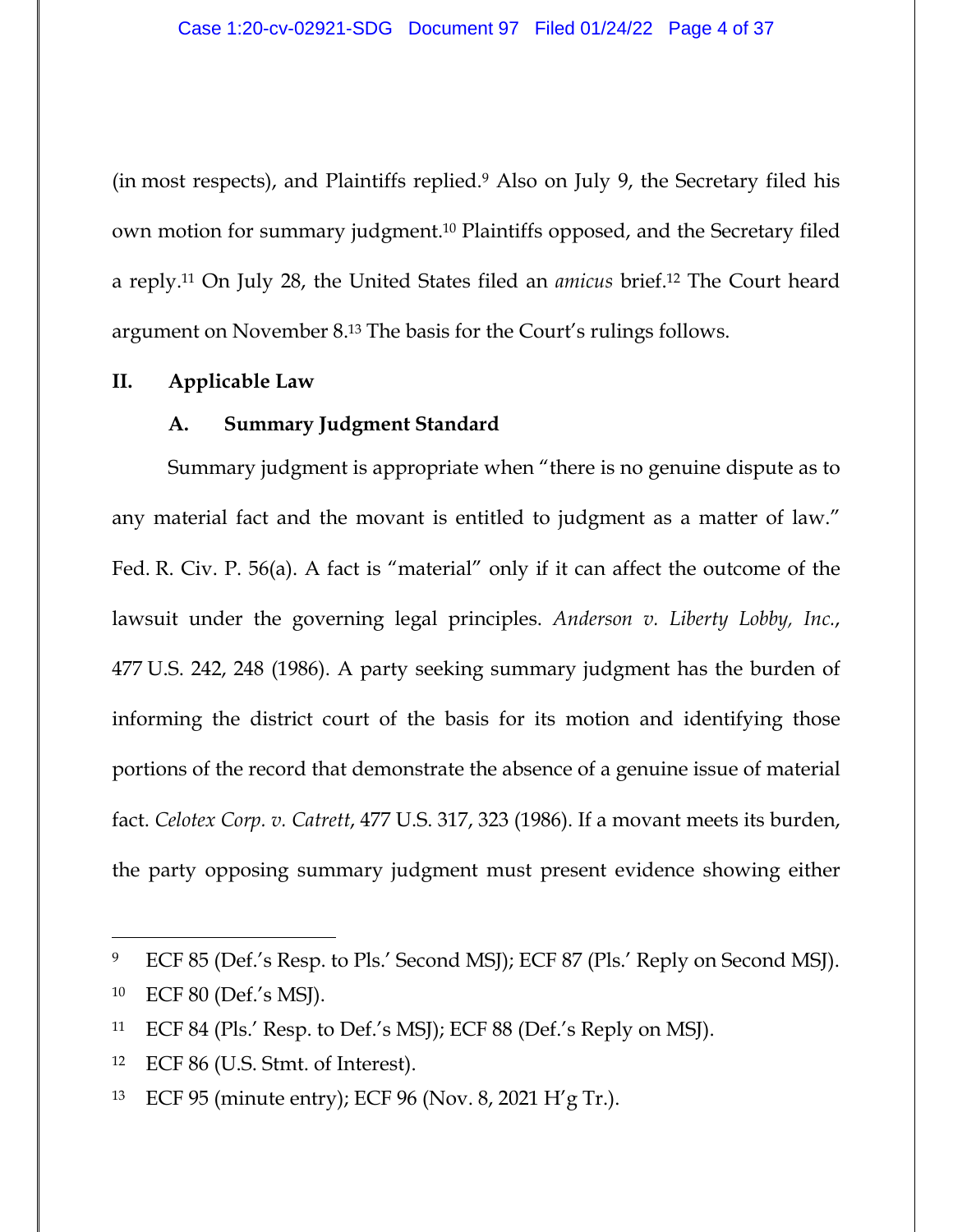(1) a genuine issue of material fact or (2) that the movant is not entitled to judgment as a matter of law. *Id.* at 324.

# **B. The Voting Rights Act**

Section 2 of the VRA prohibits practices that deny or abridge the right to

vote of any United States citizen based on race or color. 52 U.S.C. § 10301(a). Such

a violation is established

if, based on the totality of circumstances, it is shown that the political processes leading to nomination or election in the State or political subdivision are not equally open to participation by members of a class of citizens protected by subsection (a) in that its members have less opportunity than other members of the electorate to participate in the political process and to elect representatives of their choice.

*Id.* § 10301(b). Section 2 does not, however, create an entitlement to proportional representation for members of a protected class. *Id.*

## **1.** *Gingles*

In *Thornburg v. Gingles*, 478 U.S. 30 (1986), the Supreme Court first interpreted Section 2 after Congress amended it in 1982. The amendment emphasized that a court's focus must be on the *results* of the challenged practices rather than the intent behind their adoption. *Id.* at 35–36. Under *Gingles*, plaintiffs must satisfy three prerequisites to establish a vote-dilution claim: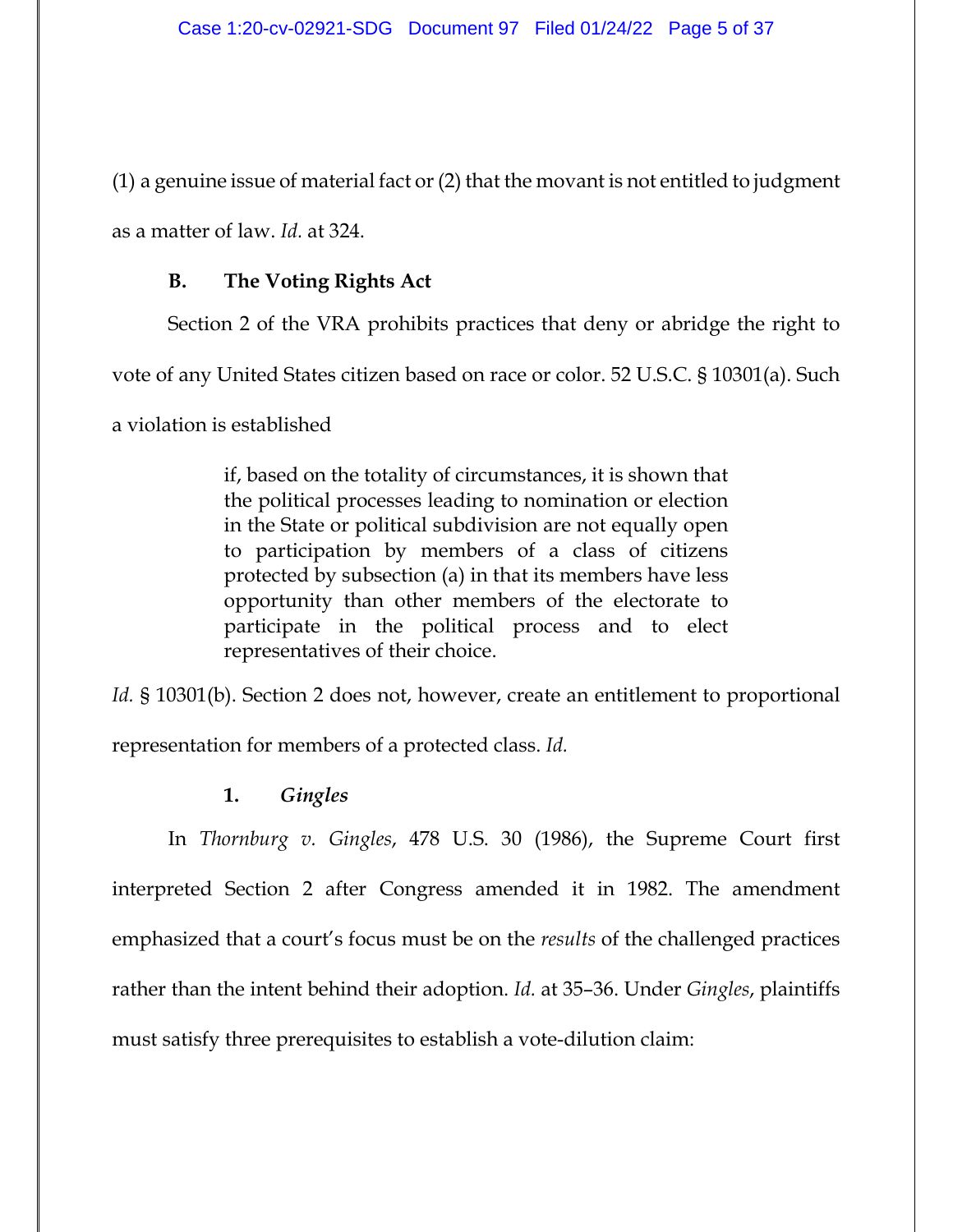*First*, the minority group must be able to demonstrate that it is sufficiently large and geographically compact to constitute a majority in a single-member district. If it is not, as would be the case in a substantially integrated district, the *multi-member form* of the district cannot be responsible for minority voters' inability to elect its candidates. *Second*, the minority group must be able to show that it is politically cohesive. If the minority group is not politically cohesive, it cannot be said that the selection of a multimember electoral structure thwarts distinctive minority group interests. *Third*, the minority must be able to demonstrate that the white majority votes sufficiently as a bloc to enable  $it$ —in the absence of special circumstances, such as the minority candidate running unopposed—usually to defeat the minority's preferred candidate.

*Id.* at 50–51 (second emphasis in original) (footnotes omitted) (citations omitted).

While at-large elections are not *per se* violations of Section 2, they are impermissible

if under the totality of the circumstances they "result in unequal access to the

electoral process." *Id.* at 46.

## **2. Senate Factors**

In addition to the three *Gingles* prerequisites, courts must generally consider

several factors that were identified in the Senate Report accompanying the 1982

VRA amendment. *Id.* at 44–45. These Senate Factors are:

1. the extent of any history of official discrimination in the state or political subdivision that touched the right of the members of the minority group to register, to vote or otherwise to participate in the democratic process;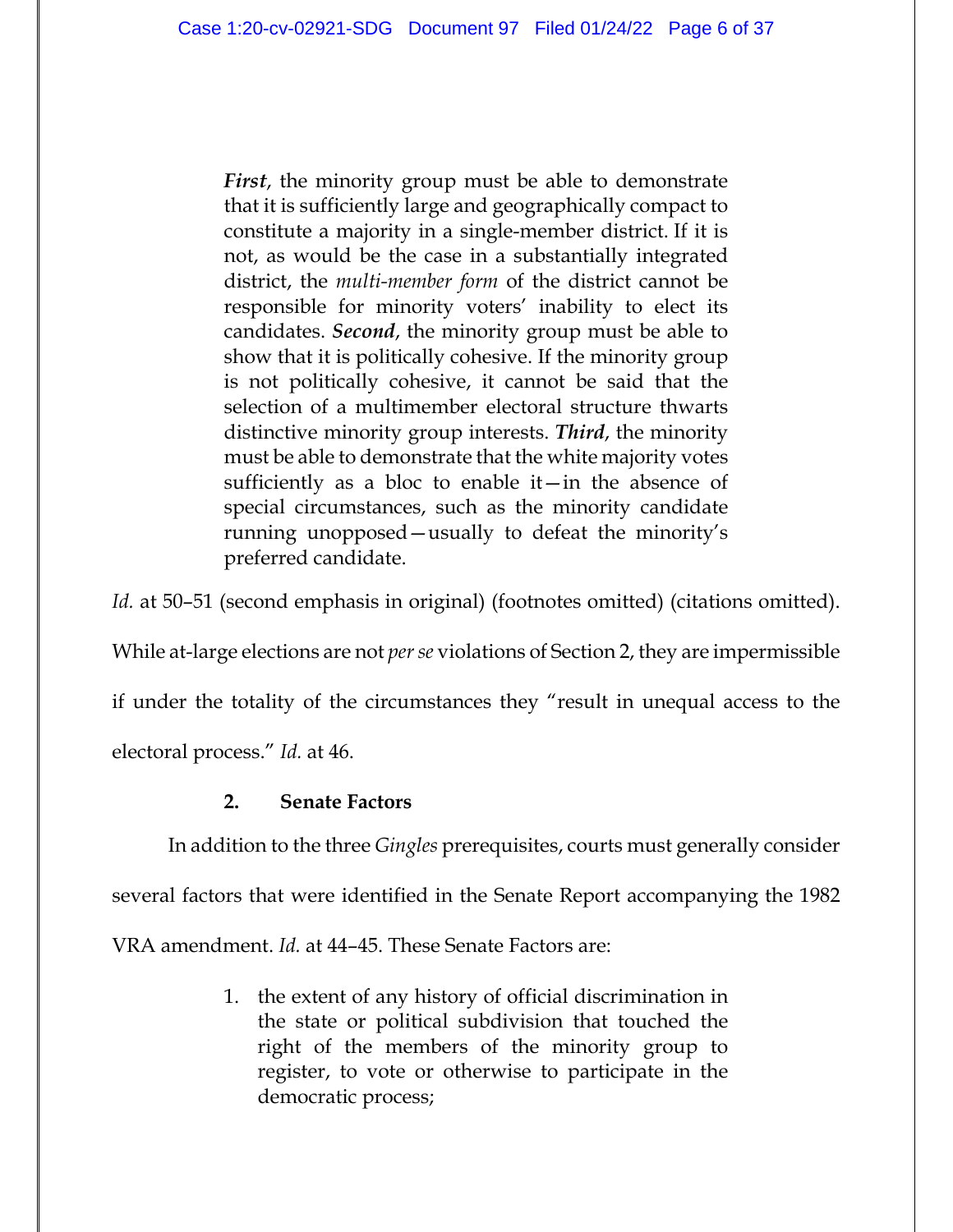- 2. the extent to which voting in the elections of the state or political subdivision is racially polarized;
- 3. the extent to which the state or political subdivision has used unusually large election districts, majority vote requirements, anti-single shot provisions,14 or other voting practices or procedures that may enhance the opportunity for discrimination against the minority group;
- 4. if there is a candidate slating process, whether the members of the minority group have been denied access to that process;
- 5. the extent to which members of the minority group in the state or political subdivision bear the effects of discrimination in such areas as education, employment and health, which hinder their ability to participate effectively in the political process;
- 6. whether political campaigns have been characterized by overt or subtle racial appeals;
- 7. the extent to which members of the minority group have been elected to public office in the jurisdiction.

*Solomon v. Liberty Cnty., Fla.*, 899 F.2d 1012, 1015–16 (11th Cir. 1990) (Kravitch, J.

specially concurring). Two additional factors may also be probative:

8. whether there is a significant lack of responsiveness on the part of elected officials to the particularized needs of the members of the minority group;

<sup>14 &</sup>quot;Single-shot voting enables a minority group to win some at-large seats if it concentrates its vote behind a limited number of candidates and if the vote of the majority is divided among a number of candidates." *Gingles*, 478 U.S. at 38 n.5 (internal quotation marks omitted) (citations omitted).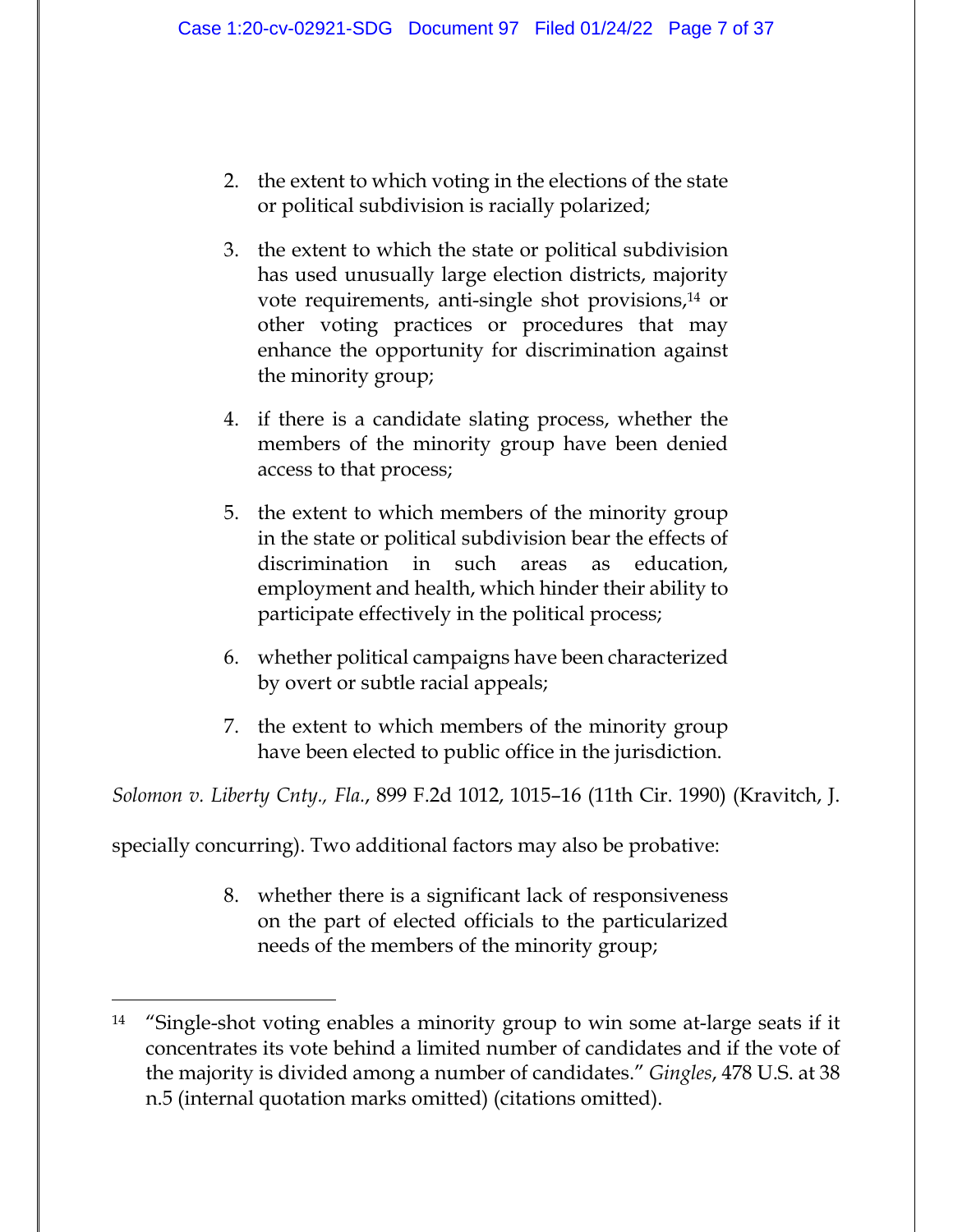9. whether the policy underlying the state or political subdivision's use of such voting qualification, prerequisite to voting, or standard, practice or procedure is tenuous.

Id. at 1016. These "Senate Factors" will "typically establish" a Section 2 violation. *Id.* at 1015. *See also Gingles,* 478 U.S. at 45 (concluding that these nine factors "will often be pertinent to certain types of § 2 violations, particularly to vote dilution claims") (footnote omitted). Ultimately, *Gingles* "calls for a flexible, fact-intensive inquiry into whether an electoral mechanism results in the dilution of minority votes." *Brooks v. Miller*, 158 F.3d 1230, 1239 (11th Cir. 1998).

#### **III. Discussion**

The Court first addresses whether (1) Plaintiffs have suffered a harm that gives them standing to sue and (2) the Secretary is the proper Defendant. The Court next considers the existence of an appropriate remedy, which is at the heart of the parties' dispute. Third, the Court assesses whether Plaintiffs have carried their burden to establish the three *Gingles* prerequisites. Finally, the Court examines the Secretary's affirmative defenses.

## **A. Injury, Standing, and the Proposed Remedy**

Constitutional standing is a necessary element of every case invoking federal jurisdiction. *Lujan v. Defs. of Wildlife*, 504 U.S. 555, 560–61 (1992). Its existence is a threshold issue. *Lewis v. Governor of Ala.*, 944 F.3d 1287, 1296 (11th Cir.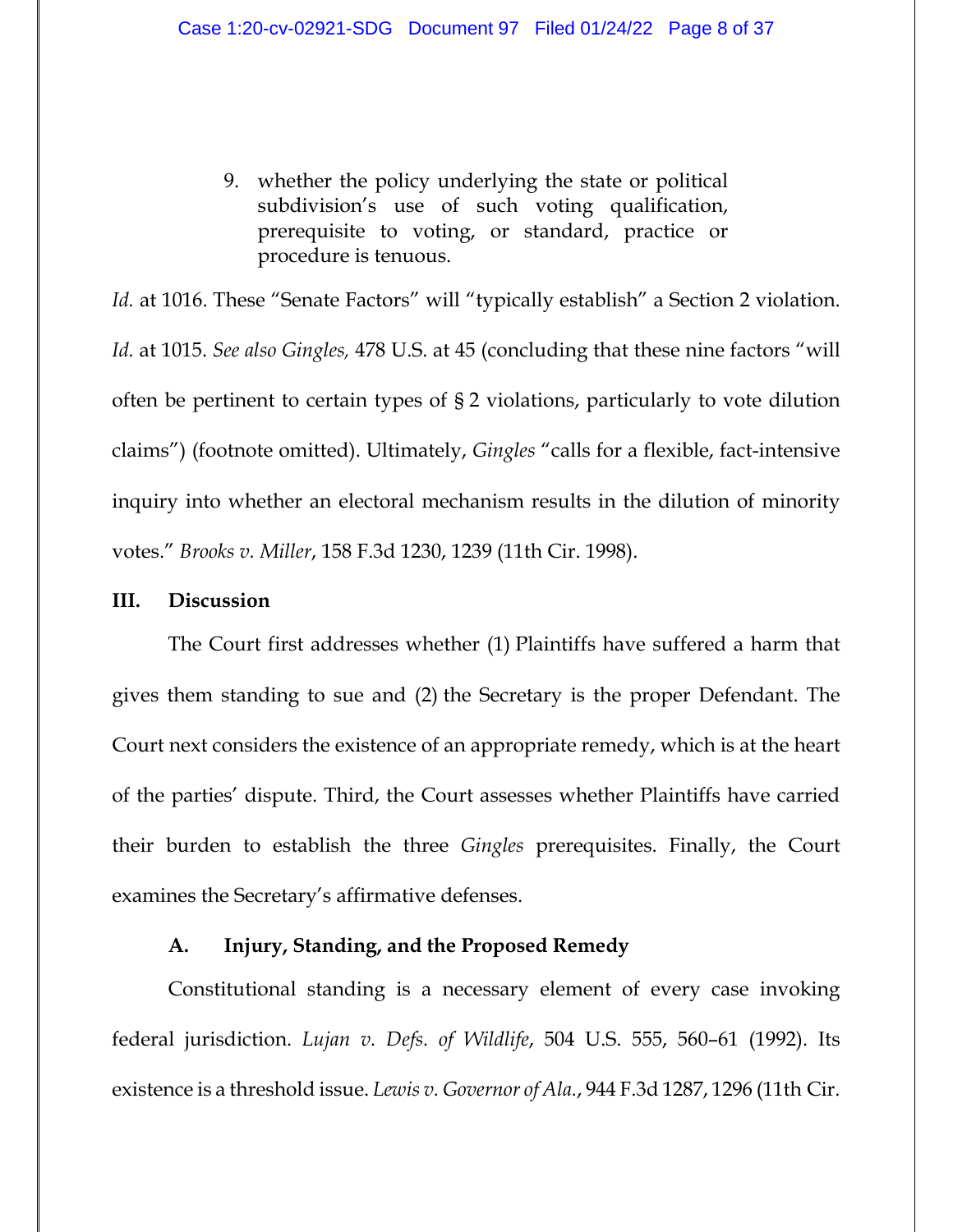2019) ("Because standing to sue implicates jurisdiction, a court must satisfy itself that the plaintiff has standing before proceeding to consider the merits of her claim, no matter how weighty or interesting."). Moreover, in order to carry their initial burden under *Gingles*, Plaintiffs must show that the challenged practice is tied to the injury sought to be remedied. *Gingles*, 478 U.S. at 50 n.17. And the proposed remedy must itself be feasible: If there is no feasible remedy, there can be no injury. *Davis v. Chiles*, 139 F.3d 1414, 1419–20. *See also id.* at 1423 ("[A] plaintiff must propose a viable and proper remedy in order to establish a prima facie case under Section Two.") (citations omitted). Here, the Secretary argues that Plaintiffs lack both statutory and constitutional standing because their injury is a partisan one, and the proposed remedy impermissible.15

### **1. The Nature of Plaintiffs' Injury**

The parties agree that Plaintiffs *allege* they are being injured by the at-large method of electing members of the Commission because this system dilutes the strength of their votes.16 But the Secretary argues that, because members of the Commission are elected on a statewide basis, Plaintiffs' only injury is that they do

<sup>15</sup> *See, e.g.*, ECF 80-1 (Def.'s MSJ), at 4–14. *See also* ECF 37 (Ans.), at 2 (Third and Fourth Defenses).

<sup>16</sup> ECF 1 (Compl.), ¶ 36; ECF 80-1 (Def.'s MSJ), at 6.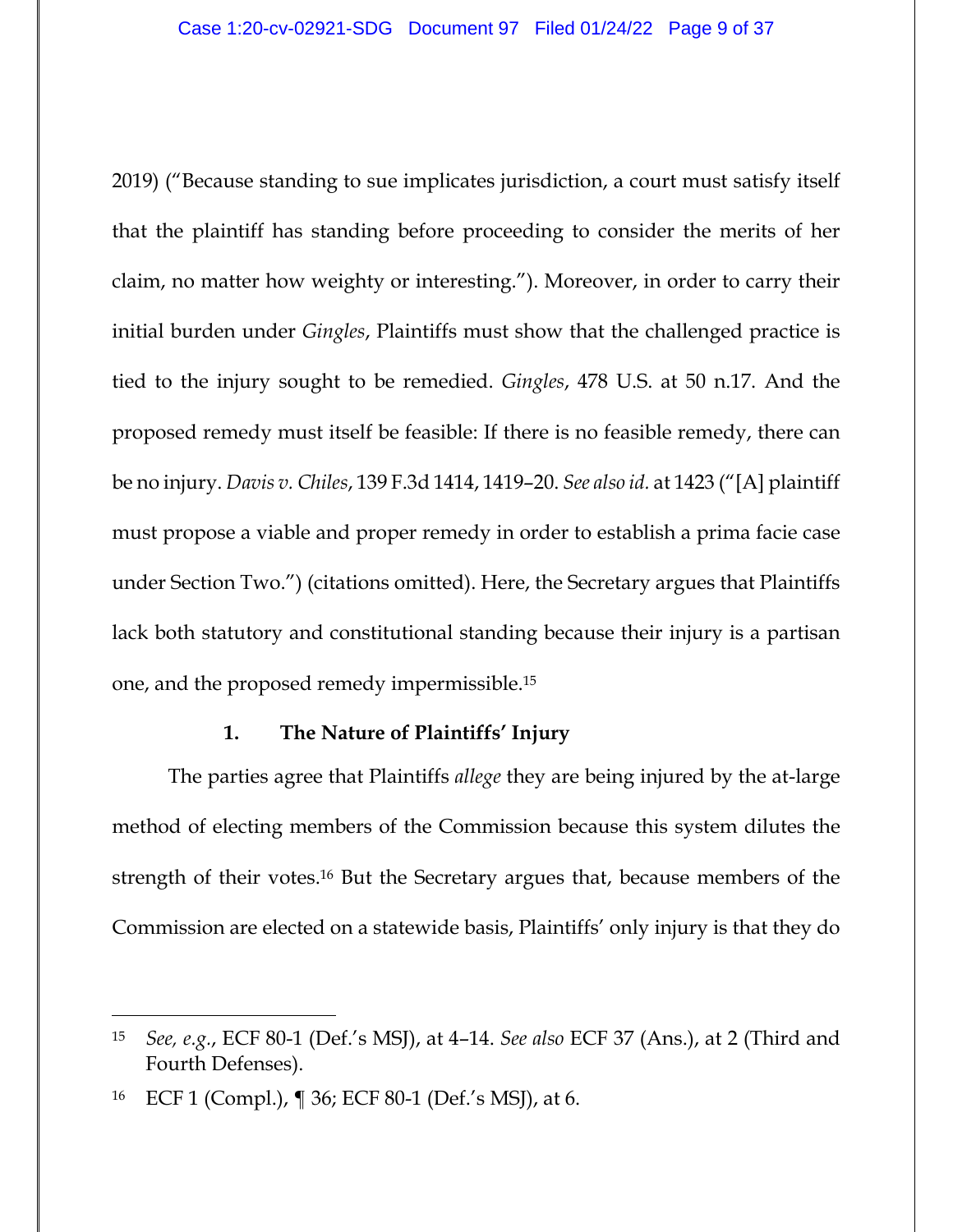not like the outcome.17 Thus, his Third and Fourth Affirmative Defenses respectively assert that Plaintiffs lack constitutional and statutory standing.18 Plaintiffs counter that they are entitled to summary judgment on these defenses.19

Adopting the Secretary's interpretation would amount to a *per se* rule that vote dilution in violation of Section 2 can *never* take place on a statewide-level. Section 2, however, applies to both states and their political subdivisions, 52 U.S.C. § 10301(a). The Court finds no basis to adopt a blanket rule that vote dilution can never occur at a statewide level. Nor has the Secretary pointed to any case law that requires such an interpretation, although the Secretary is quick to note that neither Plaintiffs nor the United States have pointed to any case law supporting their interpretation either.20

If the Commission were a countywide commission rather than a statewide elected body, there would be little question that the current at-large method of elections could cause an injury for purposes of Section 2 and constitutional standing. *See, e.g.*, *Houston Lawyers' Ass'n v. Att'y Gen. of Tex.*, 501 U.S. 419, 421

<sup>20</sup> ECF 88 (Def.'s Reply on MSJ), at 3.

<sup>17</sup> ECF 80-1 (Def.'s MSJ), at 7–8.

<sup>18</sup> ECF 37 (Ans.), at 2.

<sup>19</sup> ECF 56 (Pls.' First MSJ), at 1, 7–9 (Fourth Defense); ECF 79 (Pls.' Second MSJ), at 1, 8–10 (Third Defense).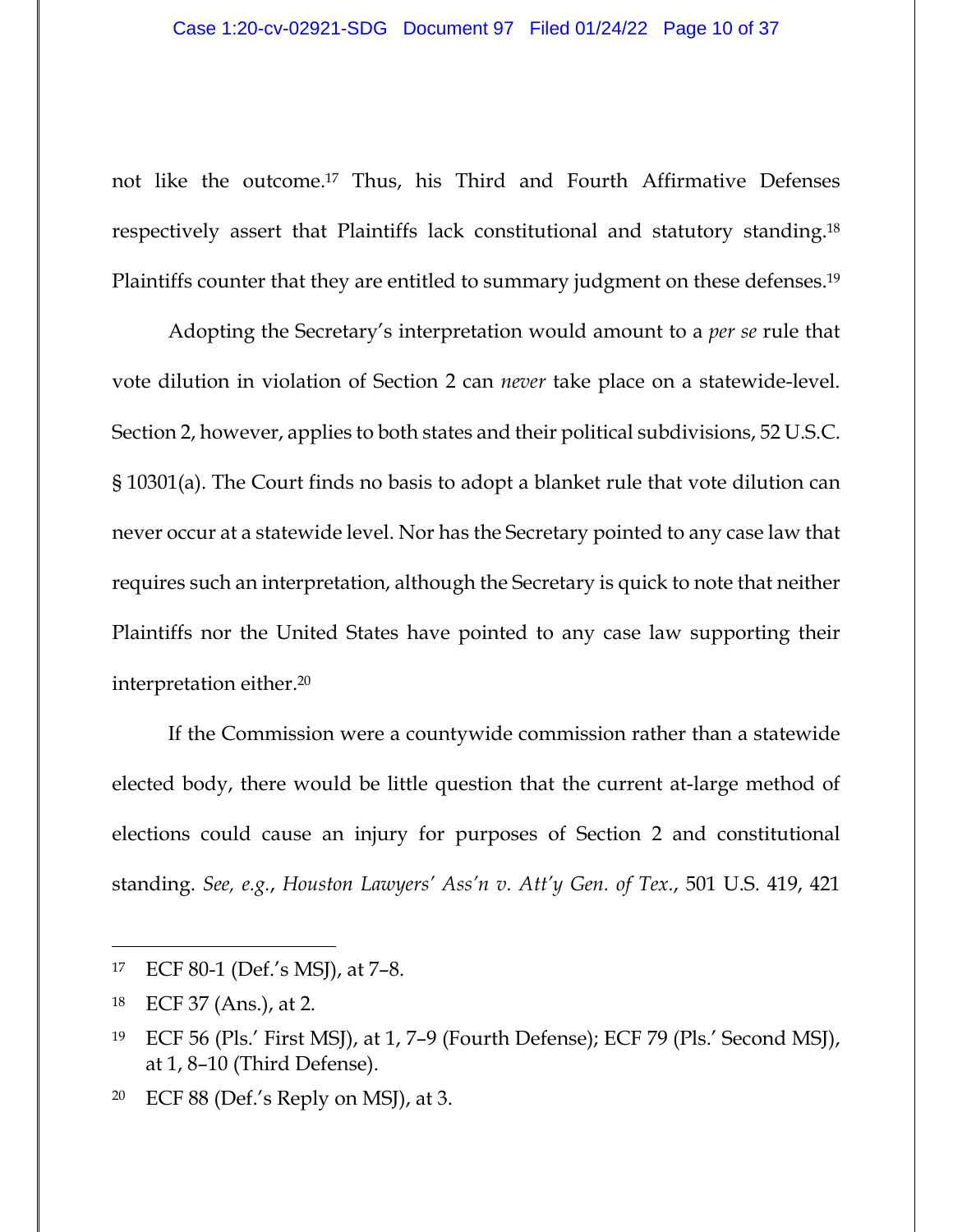(1991) (concluding Section 2 applied to at-large, district-wide electoral scheme used for the election of trial judges in Texas); *Gingles*, 478 U.S. at 46–47 (recognizing that multimember districts and at-large voting schemes may dilute the votes of racial minorities); *United States v. Marengo Cnty. Comm'n*, 731 F.2d 1546, 1550 (11th Cir. 1984) (concluding district court was clearly erroneous in holding that the county's at-large system had no discriminatory results). In fact, the Secretary concedes that the Section 2 injury *alleged* by Plaintiffs is "one that has been accepted by courts since the inception" of the VRA, although the Secretary asserts they have failed to *prove* the existence of that injury.21

The Court agrees with the United States' assertion that statewide vote dilution of the type alleged here is a cognizable injury under Section 2.<sup>22</sup> There is no legal basis to distinguish between States and their political subdivisions based on the language of Section 2. Plaintiffs must still, however, propose a viable remedy (without which they will lack the necessary injury for standing purposes).

To the extent the Secretary seeks summary judgment because Plaintiffs' vote-dilution injury is not cognizable and they therefore lack standing, his motion is **DENIED**. However, Plaintiffs' motions are **DENIED** to the extent they seek

<sup>&</sup>lt;sup>21</sup> ECF 88 (Def.'s Reply on MSJ), at 2.

<sup>22</sup> ECF 86 (U.S. Stmt. of Interest), at 5–10.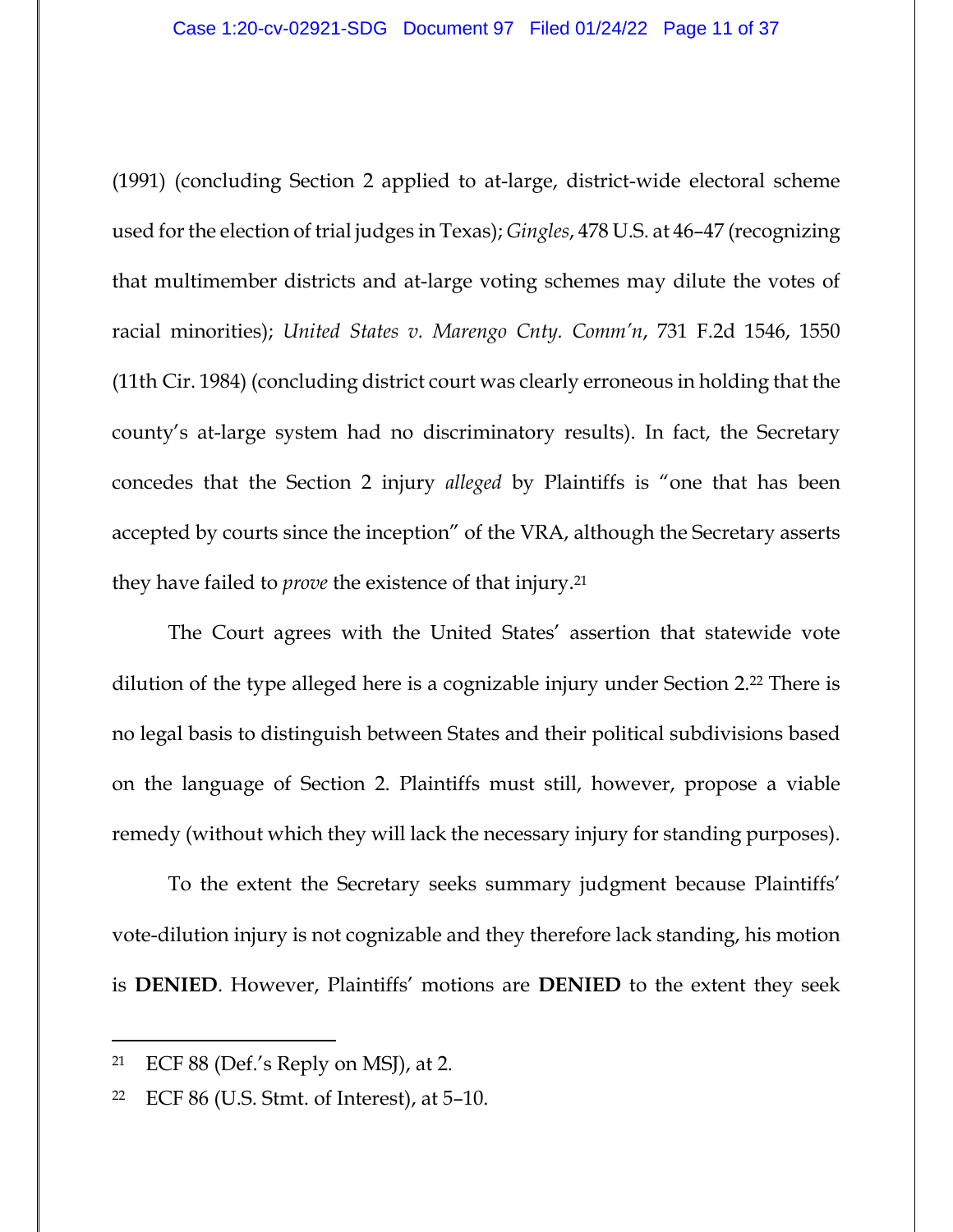summary judgment on the Secretary's Third and Fourth Affirmative Defenses because, if Plaintiffs are unable to establish after trial that their proposed remedy is feasible, they will not have shown the existence of an injury. *Davis*, 139 F.3d at 1419–20. Those defenses therefore remain viable.

#### **2. The Secretary as Defendant**

For a plaintiff to have constitutional standing, his alleged injury must be "fairly . . . trace[able] to the challenged action of the defendant, and not . . . th[e] result [of] the independent action of some third party not before the court." *Lujan*, 504 U.S. at 560 (alterations in original) (citing *Simon v. E. Ky. Welfare Rights Org.*, 426 U.S. 26, 41–42 (1976)). Further, "it must be 'likely,' as opposed to merely 'speculative,' that the injury will be 'redressed by a favorable decision.'" *Id.* at 561 (citing *Simon*, 426 U.S. at 38, 43, 96).

The Secretary argues that he is not the proper Defendant because an order enjoining him from administering elections for members of the Commission and directing him to comply with Section 2 would not redress Plaintiffs' purported injury.23 The Secretary declares that, under such an injunction, the Governor could simply continuously appoint people to vacant positions on the Commission since

<sup>23</sup> ECF 80-1 (Def.'s MSJ), at 10–14. *See also* ECF 37 (Ans.), at 1 (Second Defense).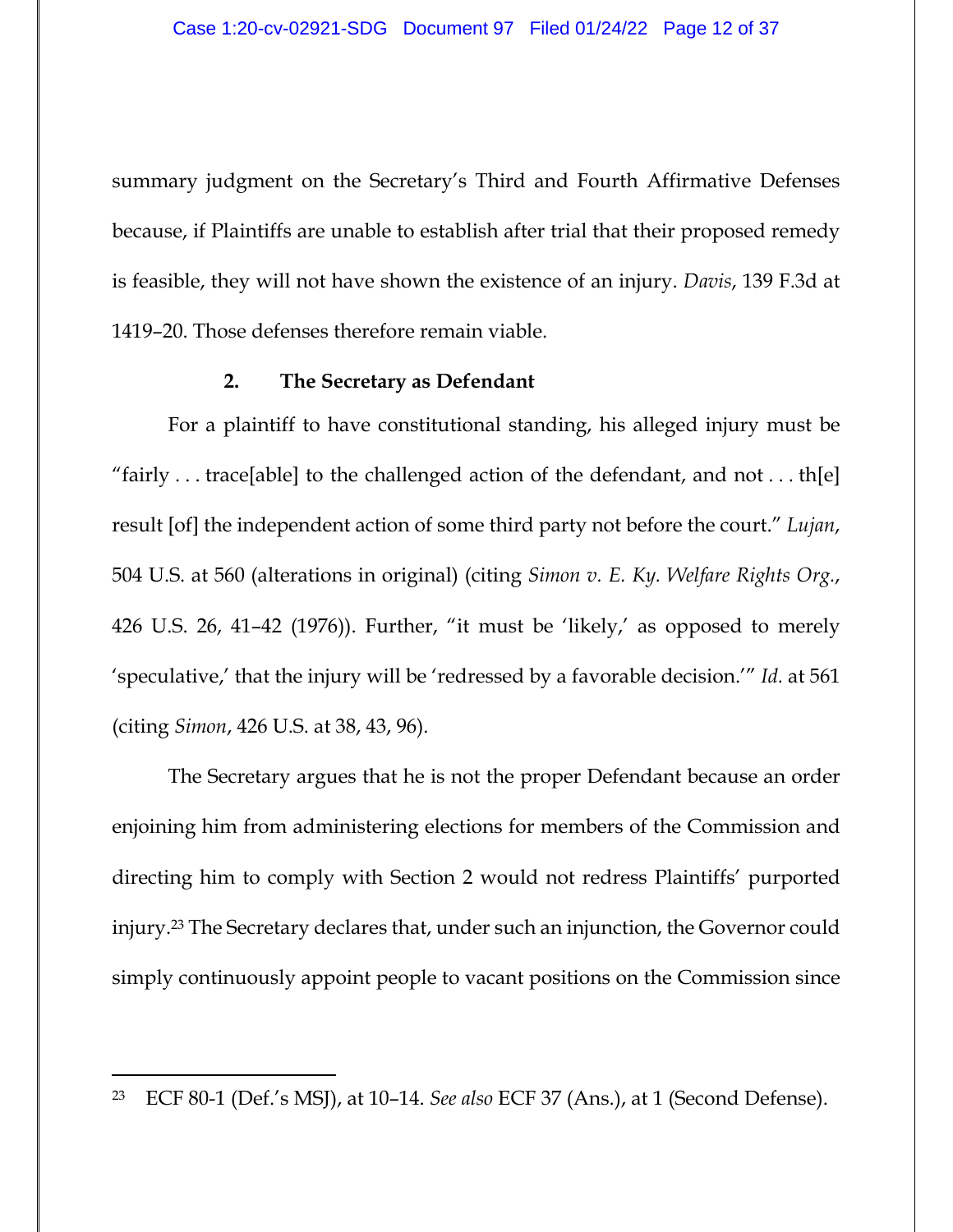the Secretary would be unable to administer elections for those positions.24 Plaintiffs counter that the Secretary conceded the issue of whether he is a proper party by failing to identify any missing but necessary parties in his initial disclosures or the joint preliminary report.25

This is the same basic argument the Secretary made at the motion to dismiss stage, which was rejected by the Court.26 At the time, the Secretary served as the Chair of the State Election Board, which was responsible for adopting rules and regulations governing the conduct and administration of elections. O.C.G.A. §§ 21-2-30(d), -31(2) (2008). But that statute was amended, effective March 25, 2021. Act of Mar. 25, 2021, 2021 Ga. Laws Act 9 (S.B. 202). The Secretary is no longer Chair, and is only an *ex officio*, nonvoting member of the State Election Board. O.C.G.A. § 21-2-30(a), (d) (2021). The question before the Court is whether these changes mean that the Secretary is no longer a necessary or sufficient Defendant.

Although the parties disagree about the scope of the Secretary's current duties,27 he or his office remain responsible for (among other things) qualifying

25 ECF 56 (Pls.' First MSJ), at 6.

<sup>24</sup> ECF 80-1 (Def.'s MSJ), at 11–12.

<sup>26</sup> ECF 36 (Jan. 5, 2021 Op. & Order), at 29–33.

<sup>27</sup> *See, e.g.*, ECF 85-1 (Def.'s Resp. to Pls.' SUMF), No. 2.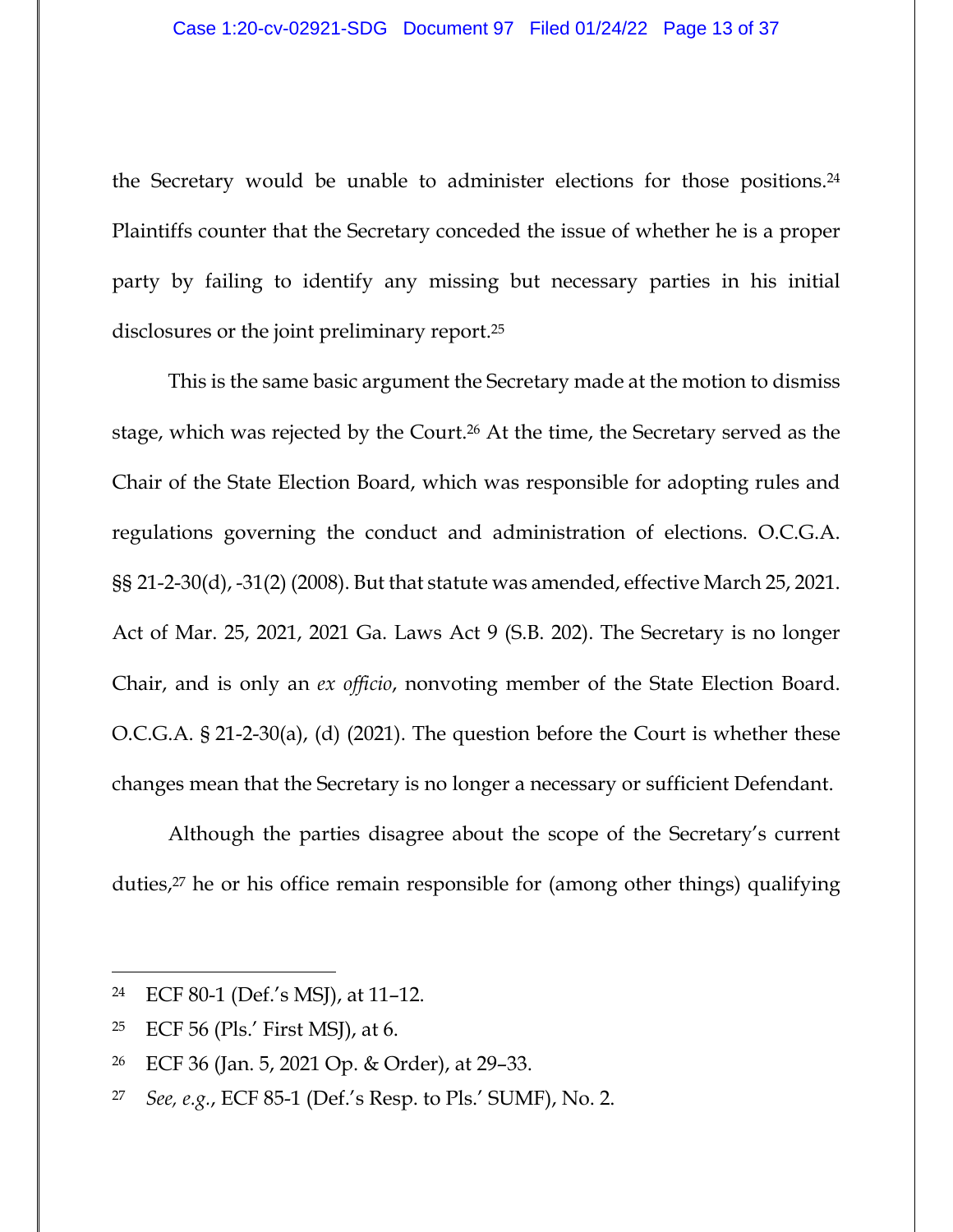certain candidates for elections, including political-body and independent candidates for the Commission; building the databases used to create absentee ballots and program voting machines; and certifying election results.<sup>28</sup> The Secretary also co-signs the commission ultimately issued to the winner of an election for the Commission.29 *See generally* O.C.G.A. § 21-2-50(a) (2019).

The Secretary admits that his proffered hypothetical—in which the Governor simply appoints commissioners to fill vacancies, *ad infinitum*—would violate the Georgia constitutional provision that requires members of the Commission to be "elected by the people."30 GA. CONST. ART. 4, § 1, ¶ I. Georgia law provides that the Governor shall appoint a person to fill any vacancy on the Commission, and that such person shall "hold his office until the next regular general election." O.C.G.A. § 46-2-4. The Court presumes that the Governor will abide by his State and Federal constitutional duties. Therefore, the Court will not credit counsel's hypothetical as providing any reasonable basis to conclude that the Secretary is not the proper Defendant in this action.

<sup>28</sup> ECF 79-1 (Def.'s Stipulated Facts), ¶¶ 1–2, 4.

<sup>29</sup> *Id.* ¶ 5.

<sup>30</sup> ECF 80-1 (Def.'s MSJ), at 13–14.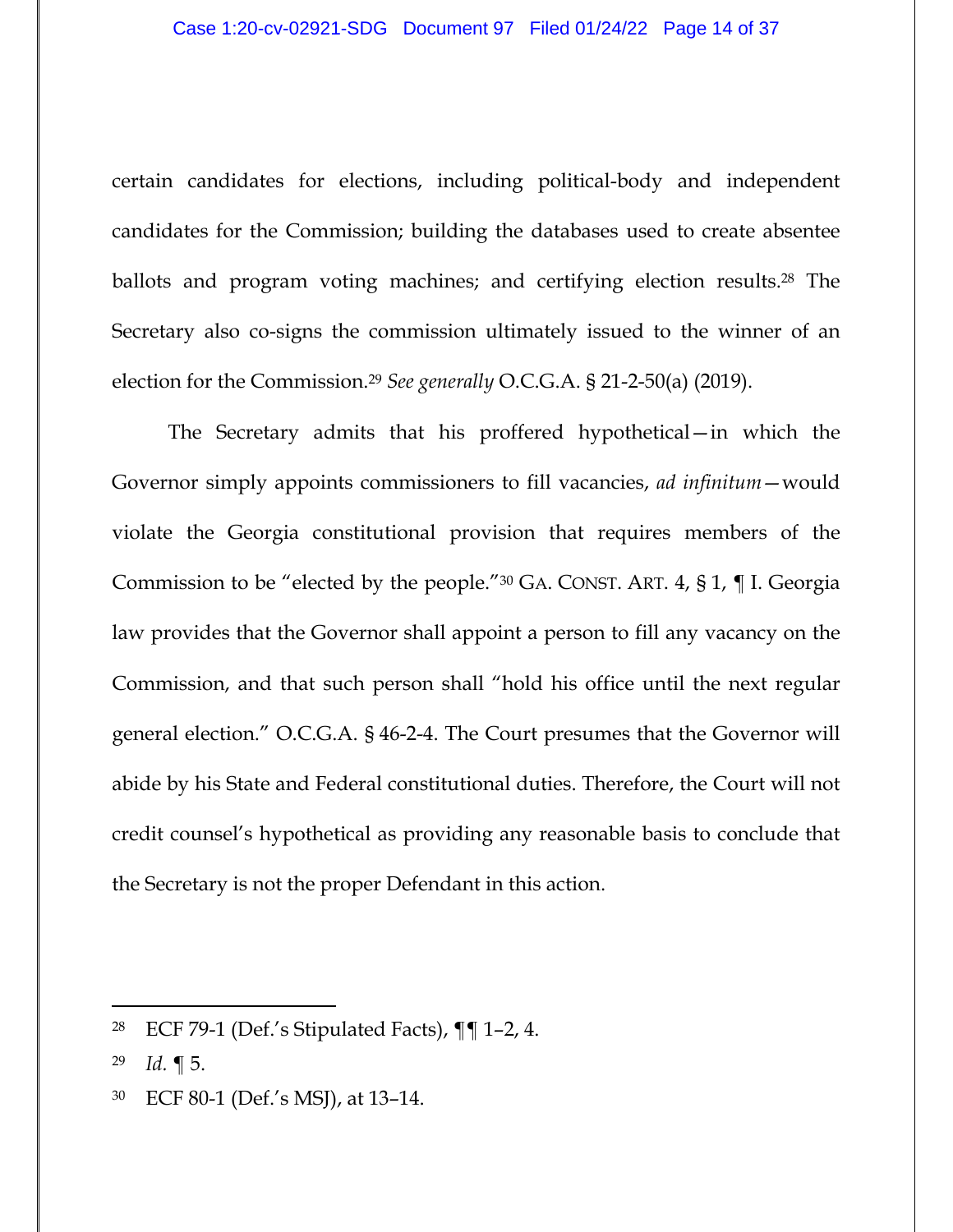If Georgia's current method of electing members of the Commission violates Section 2 and the Secretary is enjoined from conducting elections under that process, the cause of Plaintiffs' alleged vote-dilution injury will be stopped. This is enough under *Lujan* for purposes of traceability and redressability. 504 U.S. at 561. Nothing about such an injunction would prevent the next regular election from taking place as the Secretary pontificates.31 Rather, under this scenario, the election would take place, with the Secretary certifying the results, using a method that complies with Section 2—whether that method is developed by the Georgia General Assembly or this Court. *See, e.g., Perry v. Perez*, 565 U.S. 388, 391–92 (2012) (per curiam) (noting that, when the Texas legislature failed to enact new redistricting plans after the 2010 census, "[i]t thus fell to the District Court in Texas to devise interim plans for the State's" elections) (citation omitted).

The changes in Georgia's election law do not, therefore, alter the conclusion the Court reached at the motion to dismiss stage.32 The Secretary's motion is **DENIED** as to (1) redressability to the extent he argues he is the incorrect Defendant and (2) the argument that Plaintiffs' injury is not cognizable. Plaintiffs'

 $31$  ECF 88 (Def.'s Reply on MSJ), at 6.

<sup>32</sup> ECF 36 (Jan. 5, 2021 Op. & Order), at 28–33.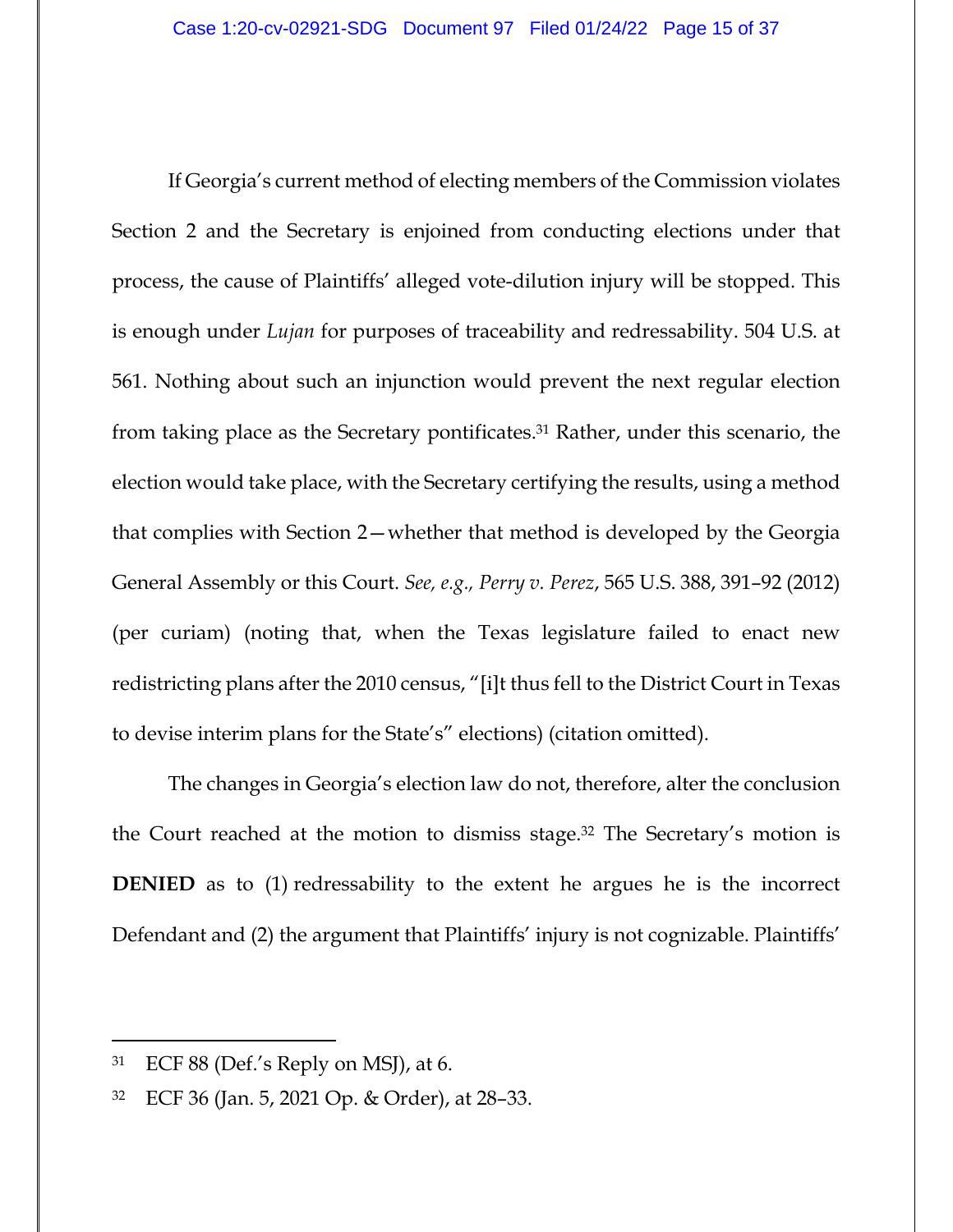first motion for summary judgment is **GRANTED** to the extent it seeks judgment on the Secretary's Second Affirmative Defense.

#### **3. Plaintiffs' Proposed Remedy**

"In assessing a plaintiff's proposed remedy, a court must look to the totality of the circumstances, weighing both the state's interest in maintaining its election system and the plaintiff's interest in the adoption of his suggested remedial plan." *Davis*, 139 F.3d at 1419–20 (citing *Houston Lawyers' Ass'n*, 501 U.S. at 426). *See also Brooks*, 158 F.3d at 1239 (same). The Eleventh Circuit has, however, cautioned that "[i]mplicit in th[e] first *Gingles* requirement is a limitation on the ability of a federal court to abolish a particular form of government . . . ." *Davis*, 139 F.3d at 1421 (quoting *Nipper v. Smith*, 39 F.3d 1494, 1531 (11th Cir. 1994) (plurality opinion)). *Cf. Holder v. Hall*, 512 U.S. 874 (1994) (plurality opinion) (concluding a plaintiff cannot maintain a Section 2 action against the size of a government body).

Plaintiffs' proposed remedy is therefore relevant to both the first *Gingles* prerequisite and the totality-of-the-circumstances analysis. This does not mean, however, that the Court must rule on whether Plaintiffs have satisfied the remedy portion of the first prerequisite for the case to advance to trial. *See, e.g., Brooks*, 158 F.3d at 1240 (finding no error in district court's conclusion—after bench trial—that the harm that would result from plaintiffs' proposed remedy was "too great to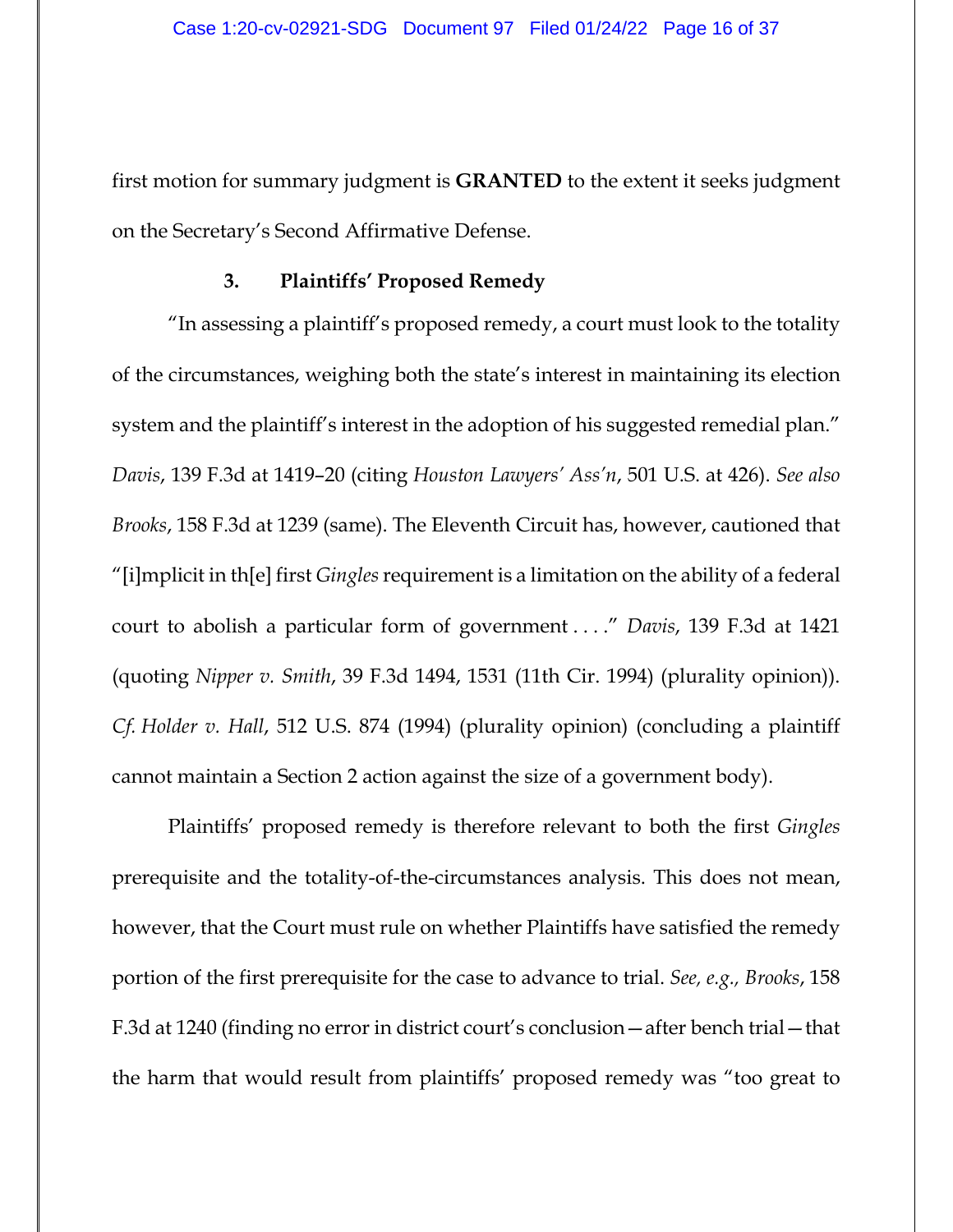justify ordering such a system" and that the plaintiffs had therefore failed to establish the first prerequisite); *Ala. State Conf. of the Nat'l Ass'n for the Advancement of Colored People v. Alabama* (*Alabama NAACP*), Case No. 2:16-cv-731-WKW, 2020 WL 583803, at \*4, \*37 (M.D. Ala. Feb. 5, 2020) (concluding after six-day bench trial that the plaintiffs had failed to meet the first prerequisite because they had not shown "that a feasible remedy can be fashioned"). The Court concludes that summary judgment on matters related to Plaintiffs' proposed remedy is inappropriate.

## *i.* **The State's Interests**

The Secretary's Eighth Affirmative Defense asserts that the relief Plaintiffs seek would "result in a violation of the U.S. Constitution because Plaintiffs' proposed remedies require the alteration of the form of government of the State of Georgia."33 His discovery responses further explained that this defense is based on Georgia's sovereignty under the Guaranty Clause of the U.S. Constitution (ART. IV, § 4) and the Tenth Amendment since (he argues) Plaintiffs' proposed remedy would require a change in Georgia's Constitution.34 Thus, the Secretary contends that a remedy requiring the election of Commission members through

<sup>33</sup> ECF 37, at 2 (Eighth Defense).

 $34$  ECF 85-1 (Def.'s Response to Pls.' SUMF),  $\P$  4.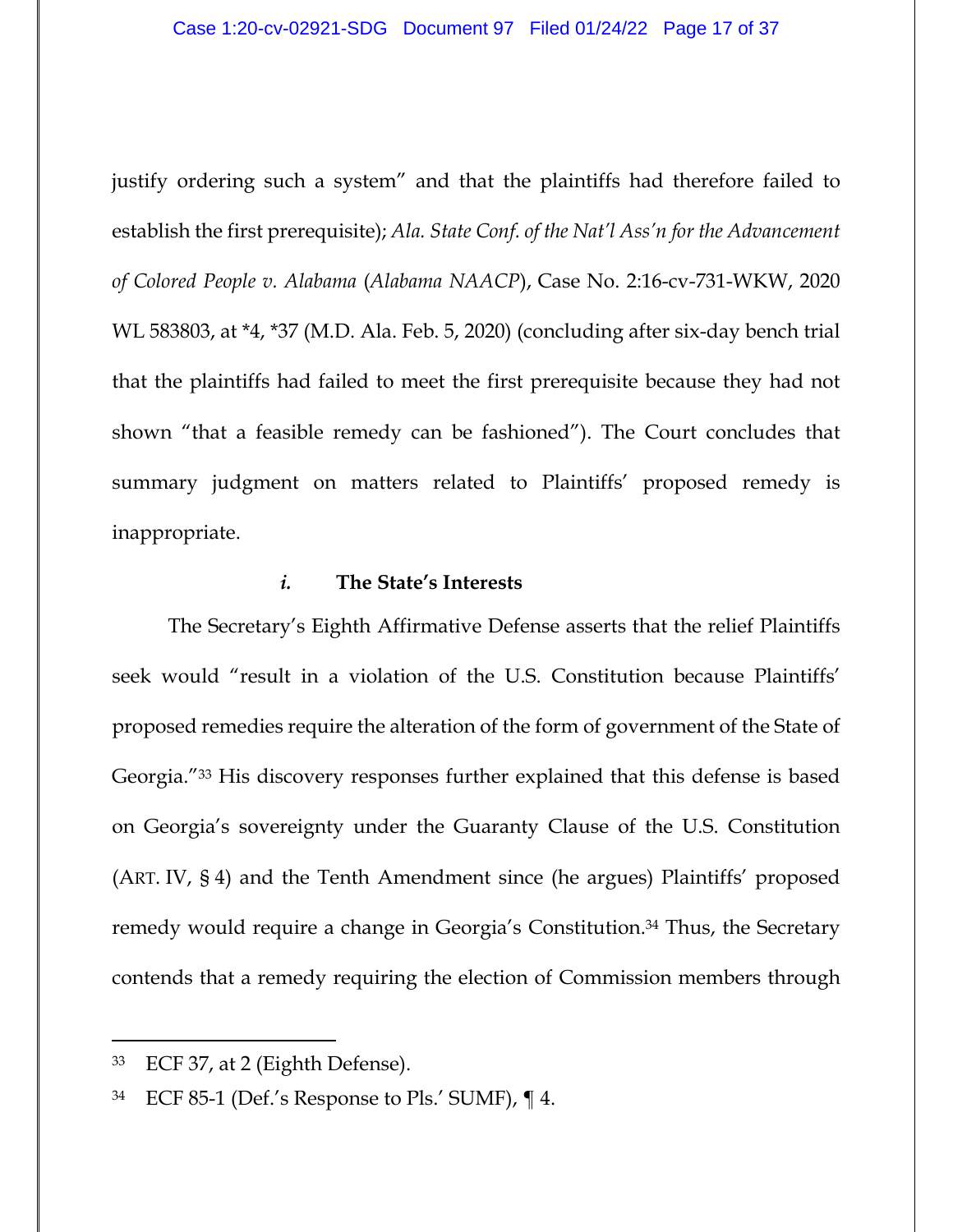districts rather than at-large would force a new form of government on the State and "fundamentally alter[ ] the nature that [the] sovereign state has set up [for] its constitutional commissions to govern utilities."35 He compares this case to *Holder v. Hall*, 512 U.S. 874, in which the Supreme Court held that Section 2 cannot be used to change the size of a government body.36

The Secretary further argues that, "given the unique interests of the State in the design of the [Commission]," Plaintiffs cannot demonstrate a permissible remedy to their alleged injury.37 He asserts that members of the Commission exercise authority over and "take calls from constituents across" the entire State.38 Accordingly, he concludes that the "unique nature of the structure and purpose" of the Commission—including its quasi-judicial function—"is furthered by statewide elections" of its members.39

<sup>35</sup> ECF 80-1 (Def.'s MSJ), at 16.

<sup>36</sup> *Id.* at 18. *See generally id.* at 18–20.

<sup>37</sup> *Id.* at 16 (citing *Nipper*, 39 F.3d at 1530–31 (plurality opinion)). *See also* ECF 37 (Ans.), at 2 (Eighth Defense).

<sup>38</sup> ECF 80-1 (Def.'s MSJ), at 16–17.

<sup>39</sup> *Id.* at 18. The order denying the motion to dismiss addresses the Secretary's arguments that the Court should apply judicial-elections cases. *See generally* ECF 36 (Jan. 5, 2021 Op. & Order), at 34–39.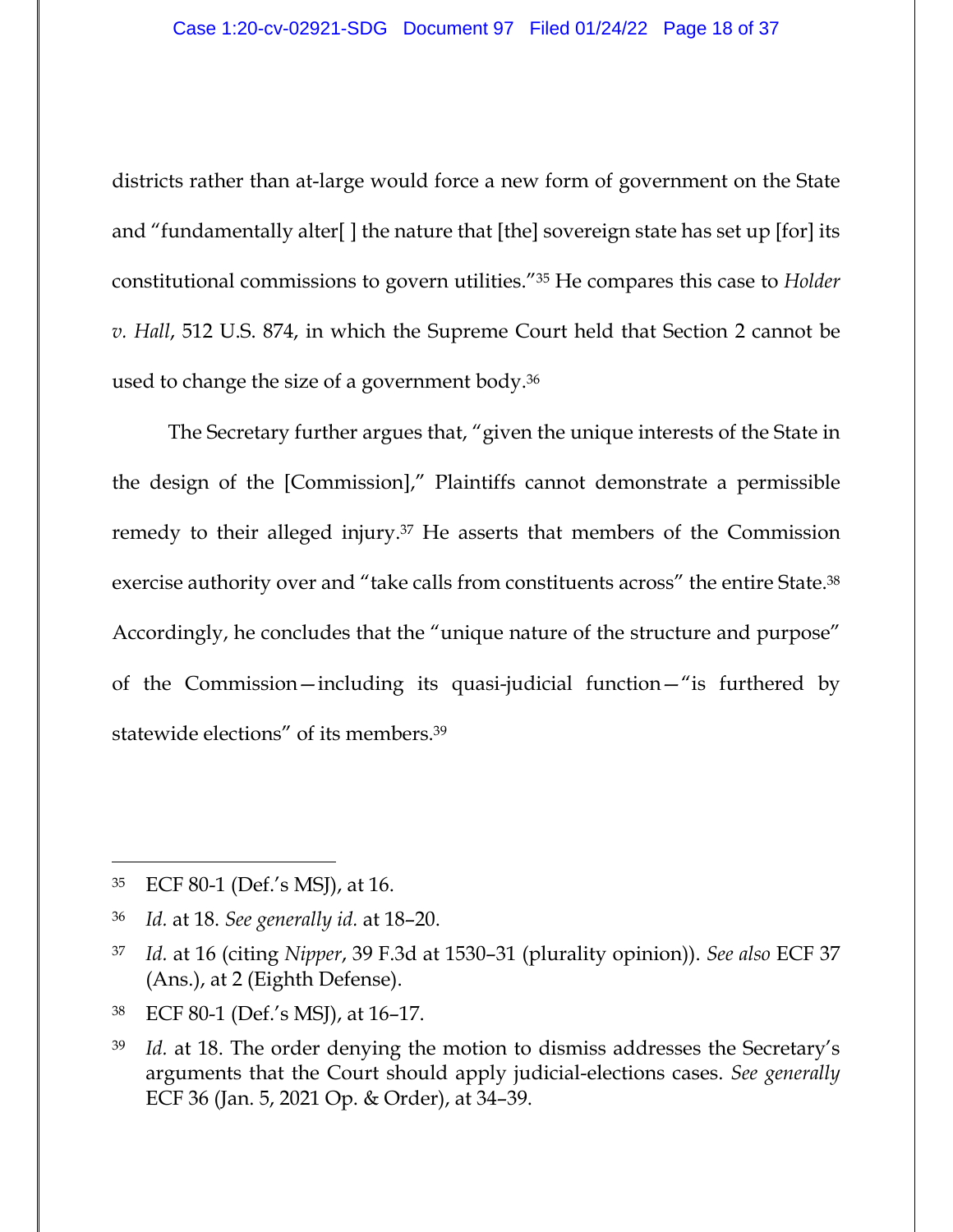The Secretary acknowledges, however, that the precise issue in this case is one of first impression.40 He also accepts that the State's interests are a factor to be considered "in weighing the totality of the circumstances,"41 so they are not a *per se* bar to Plaintiffs' preferred remedy. "Because the State's interest in maintaining an at-large, district-wide electoral scheme for single-member offices is merely one factor to be considered in evaluating the 'totality of circumstances,' that interest does not automatically, and in every case, outweigh proof of racial vote dilution." *Houston Lawyers' Ass'n*, 501 U.S. at 427 (concluding that a state's interest in maintaining its electoral system is properly considered under the totality of the circumstances).

Plaintiffs contest the factual and legal predicates on which the Secretary's arguments are based.42 They assert that summary judgment in favor of the Secretary is inappropriate and that there remain disputed issues of fact.<sup>43</sup> The United States' *amicus* brief also asserts that the Secretary misapplies *Holder* because

42 ECF 79 (Pls.' Second MSJ), at 11–14.

<sup>40</sup> ECF 80-1 (Def.'s MSJ), at 18.

<sup>41</sup> *Id.* at 17–18 (citing *Brnovich*, 594 U.S. \_\_\_, 141 S. Ct. 2321, 2339–40 (2021)).

<sup>43</sup> ECF 84 (Pls.' Resp. to Def.'s MSJ), at 11. *See generally id.* at 9–16.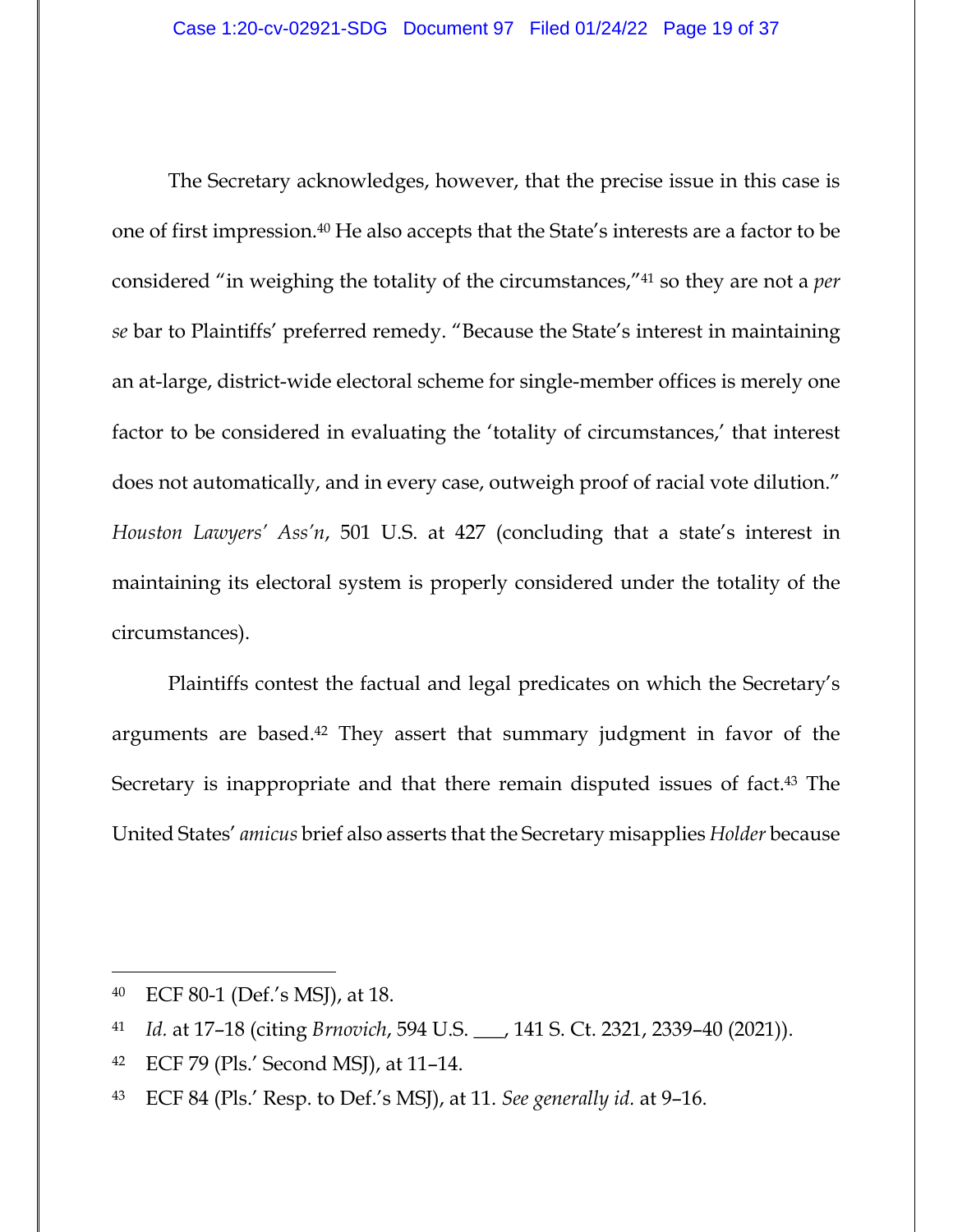nothing in Plaintiffs' proposed plan requires a change in the number of commissioners.44

The Court concludes that these matters, including the State's interests in maintaining its current form of electing members to the Commission, involve disputed issues of material fact that cannot be resolved on the parties' crossmotions for summary judgment. However, questions of first impression on Georgia law are also involved, so some additional discussion is warranted.

## *ii.* **The State's Chosen Form of Government**

All Georgia voters currently may vote for each member of the Commission. O.C.G.A. § 46-2-1(a). Plaintiffs' proposed remedy would change that system such that voters would only be eligible to vote for the one member of the Commission for the particular voting district in which the voter resides.45 The Secretary asserts that implementing such a system would impermissibly force the State to adopt a new form of government.46 Plaintiffs' briefing does not tackle this issue head on, focusing primarily on the Secretary's arguments about the State's specific interests

<sup>44</sup> ECF 86 (U.S. Stmt. of Interest), at 10–13.

<sup>45</sup> ECF 80-1 (Def.'s MSJ), at 18; ECF 84 (Pls.' Response to Def.'s MSJ), at 9–11. *See also* ECF 96 (Nov. 8, 2021 H'g Tr.), at 7–8.

<sup>46</sup> ECF 80-1 (Def.'s MSJ), at 15–16; ECF 96 (Nov. 8, 2021 H'g Tr.), at 7–8.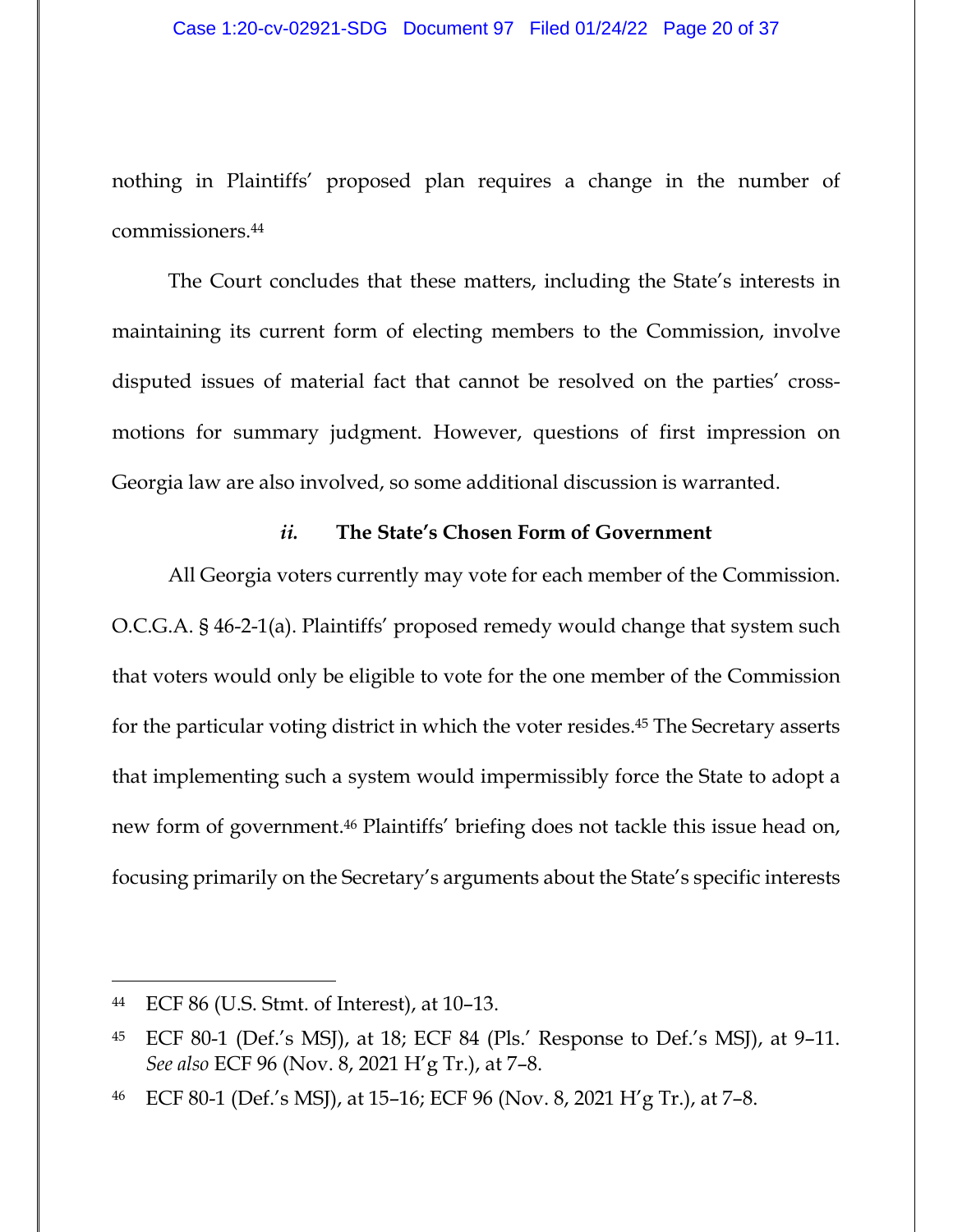in maintaining the current system.47 However, the parties ably addressed this point during oral argument.48

In effect, the issue centers on the meaning of the phrase "elected by the people" in the constitutional provision establishing the Commission. GA. CONST. ART. IV, § 1, ¶ I(a). The phrase is not used elsewhere in the Georgia Constitution in a similar context from which the Court might glean meaning. Nor has the Court found, or the parties pointed to, any case law on point. Does "elected by the people" mean that Georgia's Constitution requires all eligible voters in the State to have the opportunity to vote for each member of the Commission, or is that outcome only dictated by the statute  $(O.C.G.A. § 46-2-1(a))$ , which requires members of the Commission to be elected statewide? Stated somewhat differently, does implementing Plaintiffs' proposed remedy require abrogating the State Constitution? The parties disagree sharply about the answer.

During oral argument, the Secretary urged this Court to certify the issue to the Georgia Supreme Court.49 Plaintiffs counter that this is unnecessary because the answer is irrelevant—no matter its interpretation, the State Constitution

 $47$  ECF 84 (Pls.' Response to Def.'s MSJ), at 10-16.

<sup>48</sup> *See generally* ECF 96 (Nov. 8, 2021 H'g Tr.).

<sup>49</sup> ECF 96 (Nov. 8, 2021 H'g Tr.), at 7–8.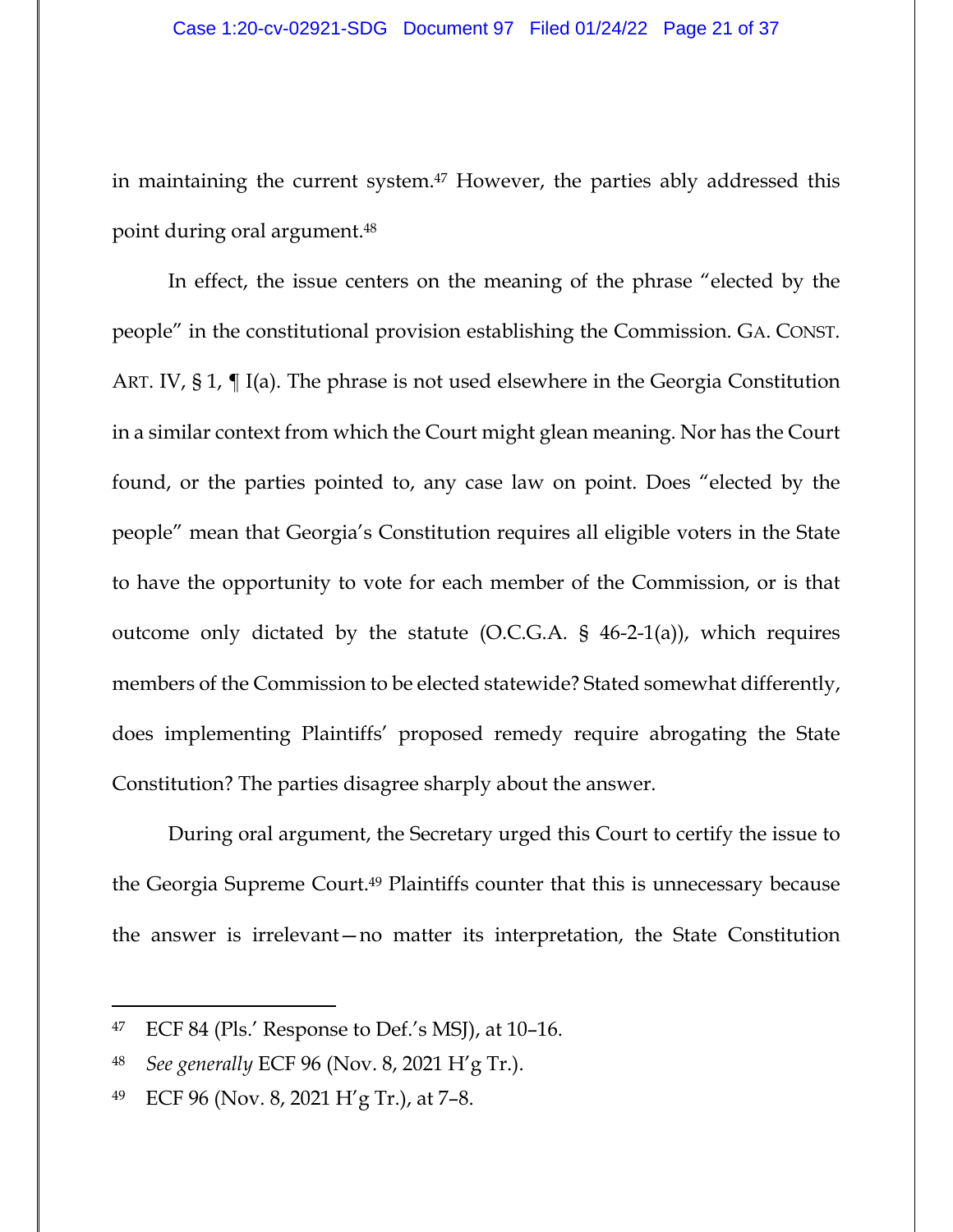cannot override Section 2.50 While Plaintiffs' point about Section 2 is well taken, it certainly does not make the answer immaterial. Whether the at-large election of members of the Commission is required by the Georgia Constitution or only by statute bears on the totality-of-the-circumstances analysis the Court must undertake. It could affect, for example, the weight the Court should place on the State's interests in maintaining its current form of electing members of the Commission. *Davis*, 139 F.3d at 1421. Clarity on these issues may be necessary for the Court to assess the totality of the circumstances.

Given the issues that remain to be presented at trial, however, the Court cannot conclude that certification is required at this stage. The Georgia Supreme Court does not "give advisory opinions or respond to certified questions that are anticipatory in nature." *GEICO Indem. Co. v. Whiteside*, 311 Ga. 346, 346 n.1 (2021) (citing *CSX Transp. v. City of Garden City,* 279 Ga. 655, 658 n.5 (2005)). It is possible this Court may be able to rule after trial without needing to certify any questions. Ga. Sup. Ct. R. 46 (permitting certification of legal questions to that court when "it

<sup>50</sup> ECF 96 (Nov. 8, 2021 H'g Tr.), at 39–41 (citing *City of Rome v. United States*, 446 U.S. 156 (1980), abrogated on other grounds as stated in *Northwest Austin Mun. Util. Dist. No. 1 v. Holder*, 557 U.S. 193, 209–11 (2009); *Marengo Cnty. Comm'n*, 731 F.2d 1546). *See also* ECF 84 (Pls.' Resp. to Def.'s MSJ), at 13 (citing S. Rep. No. 97-417, at 29 n.117 (1982); *Hous. Laws.' Ass'n*, 501 U.S. at 427; *Marengo Cnty. Comm'n*, 731 F.2d at 1571).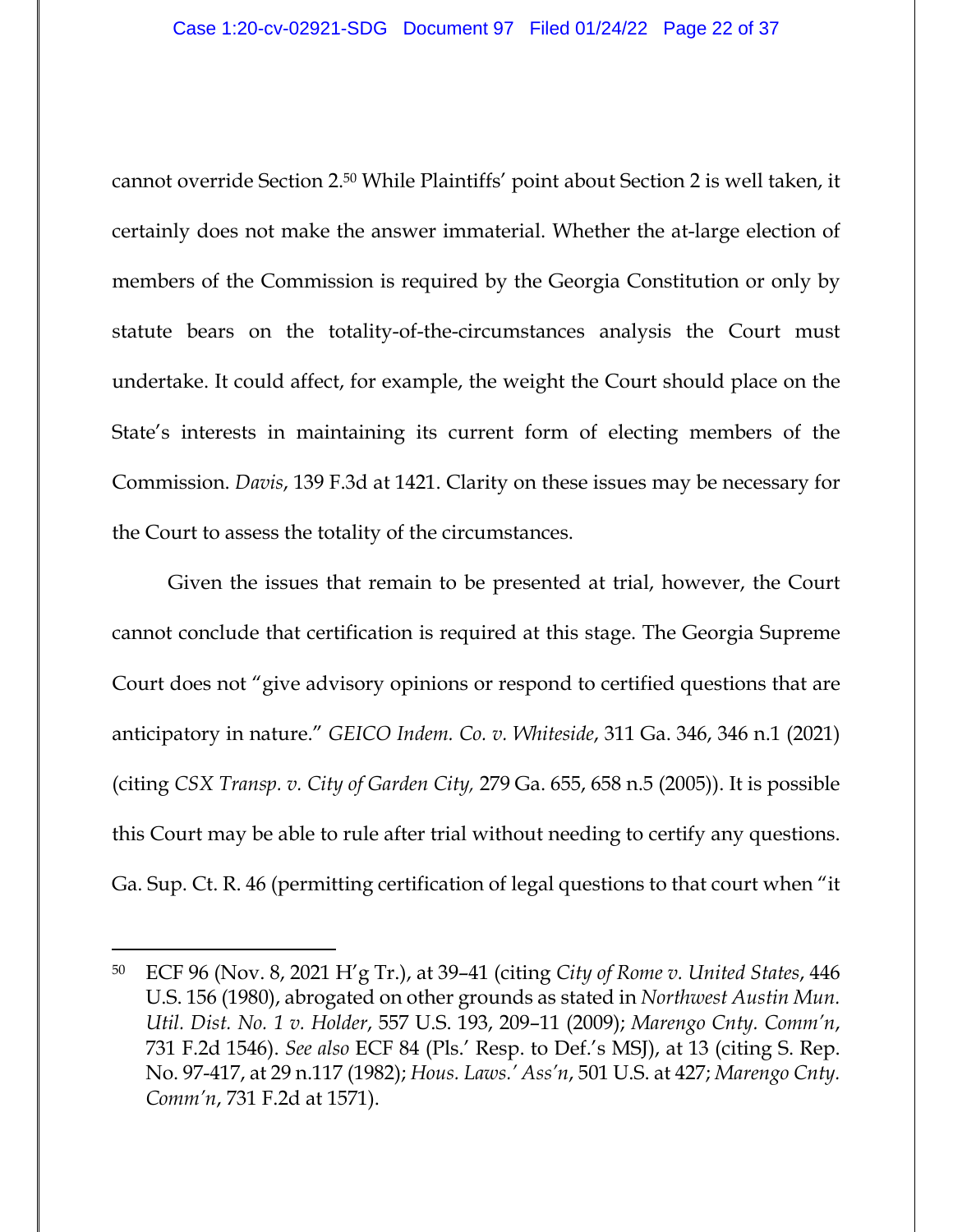shall appear [to the certifying court] . . . that there are involved in any proceeding before it questions or propositions of the laws of this State *which are determinative of said cause* and there are no clear controlling precedents in the appellate court decisions of this State") (emphasis added). Waiting until after trial to assess whether certification is appropriate will obviate the risk of presenting questions that ultimately may not be dispositive. Moreover, it would provide the Georgia Supreme Court with a complete record to consider in ruling on any questions that this Court does certify. *See, e.g.*, Ga. Sup. Ct. R. 47 ("The Court certifying to this Court a question of law shall formulate the question and cause the question to be certified and transmitted to this Court, *together with copies of such parts of the record and briefs in the case as the certifying Court deems relevant*.") (emphasis added).

#### **4. Summary**

Georgia's interests in maintaining the at-large method of election of members of the Commission (and thus the appropriateness of the remedy sought by Plaintiffs) cannot be determined on summary judgment. Accordingly, the Court **DENIES** Plaintiffs' request for judgment in its favor on the Secretary's Eighth Affirmative Defense. It is also therefore improper to conclude as a matter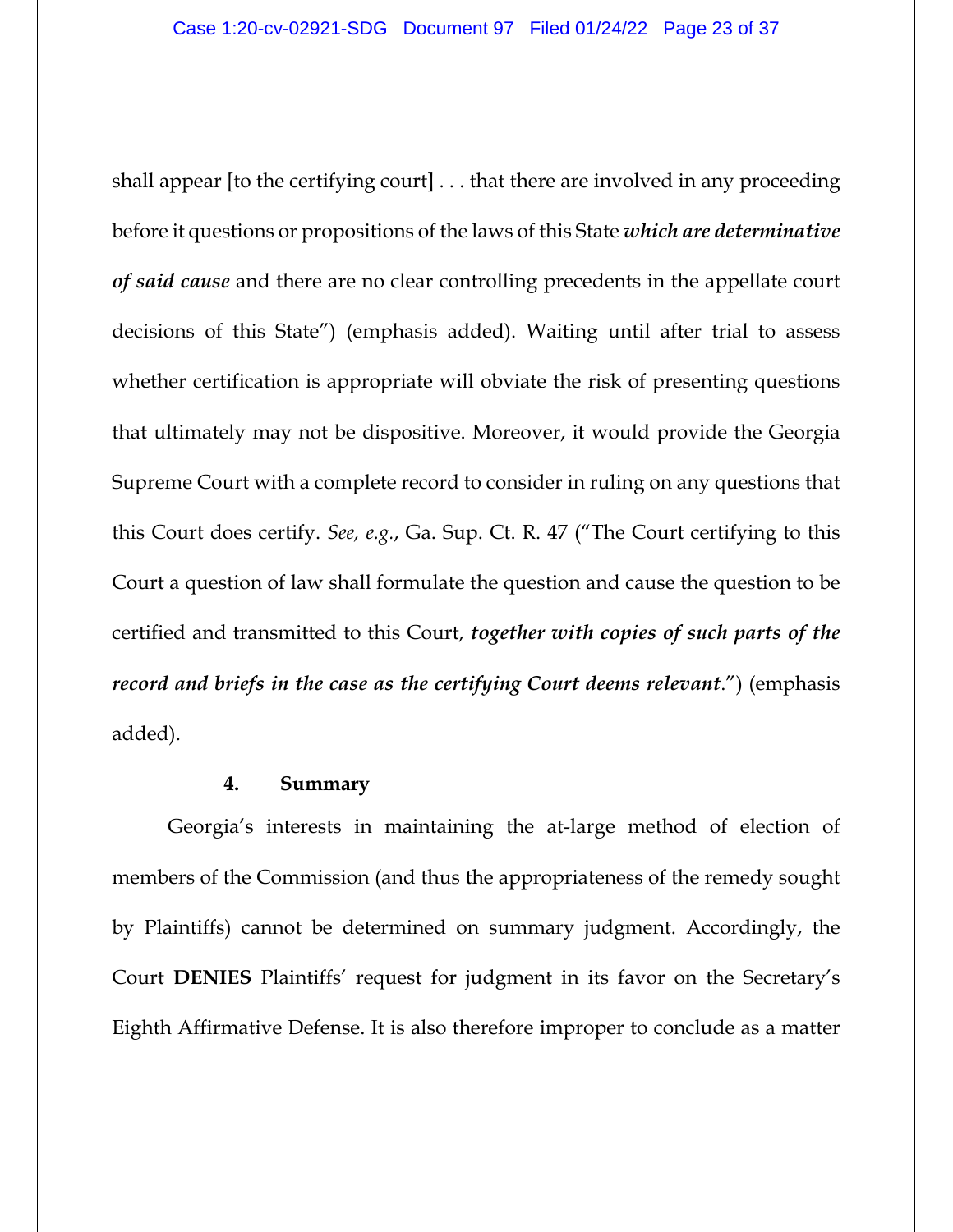of law that Plaintiffs suffered no injury and thus lack standing. The Court **DENIES** the Secretary's Motion for Summary Judgment.

## **B. The** *Gingles* **Prerequisites**

The Supreme Court has made clear that the three part test of *Gingles* is a threshold that a plaintiff must meet in order to maintain a section 2 claim. *Solomon*, 899 F.2d at 1017 (Kravitch, J. specially concurring). These requirements

> present mixed questions of law and fact. Initially, the district court must make findings of fact concerning the polity's demographics and actual voting patterns in particular elections. The subsequent determination of the legal inferences to be drawn from those facts, however, involve questions of law and the application of legal standards.

*Id.* at 1017 n.6. Accordingly, while those factual issues that are not in dispute are appropriately resolved here, the inferences to be drawn from them under the totality of the circumstances are not. They must await trial. As discussed below, unless otherwise noted, the parties do not dispute the following facts, which establish that Plaintiffs have satisfied the three basic *Gingles* prerequisites.

# **1. Geography and Compactness**

Under the first *Gingles* prerequisite, "the minority group must be able to demonstrate that it is sufficiently large and geographically compact to constitute a majority in a single-member district." *Gingles*, 478 U.S. at 50. *See also Wright v.*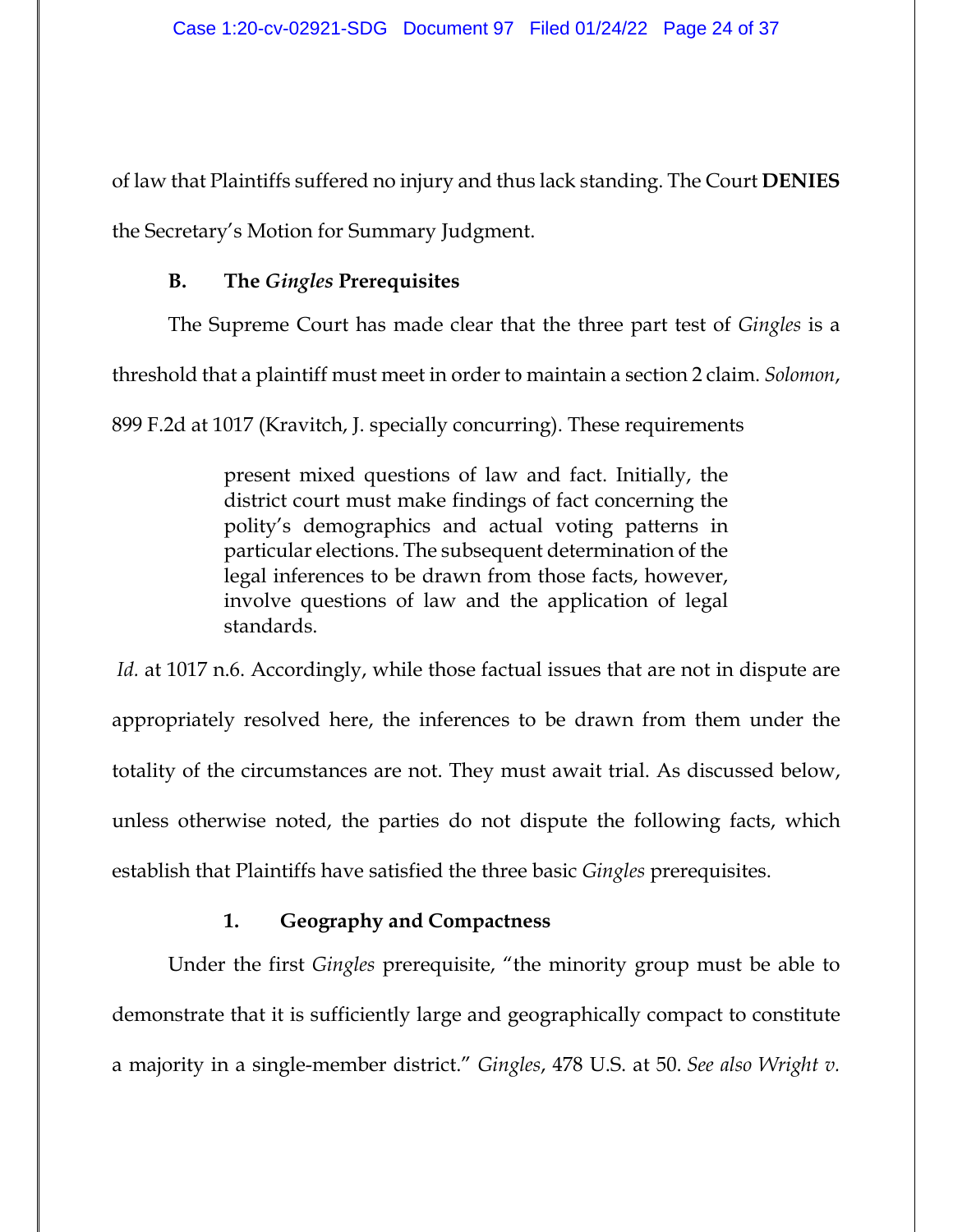*Sumter Cnty. Bd. of Elecs. & Registration*, 979 F.3d 1282, 1303 (11th Cir. 2020) (citing *Gingles*, 478 U.S. at 106). The minority group must have the potential to elect its representative of choice in a single-member district. *Wright*, 979 F.3d at 1303 (emphasis added) (citing *Growe v. Emison*, 507 U.S. 25, 40 (1993)).

Demographic information maintained by the Secretary's office shows that 29.95% of Georgia's electorate is "Black, not of Hispanic origin."51 These voters are sufficiently numerous and geographically compact to form a majority in at least one single-member district in a five-district plan for the election of Commission members.52 The illustrative plan proposed by Plaintiffs also shows—and the Secretary acknowledges—that the creation of such a district is possible.<sup>53</sup> Accordingly, the parties agree to all the necessary facts to establish this part of the first *Gingles* prerequisite.

<sup>51</sup> ECF 79-1 (Def.'s Stipulated Facts), ¶ 10.

<sup>52</sup> ECF 85-1 (Def.'s Resp. to Pls.' SUMF), No. 5.

 $53$  ECF 1-3 (Pls.' Illustrative Districting Plan); ECF 35 (Dec. 8, 2020 H'g Tr.), at 40 (counsel for the Secretary acknowledging Plaintiffs' proposed map draws a majority-minority district).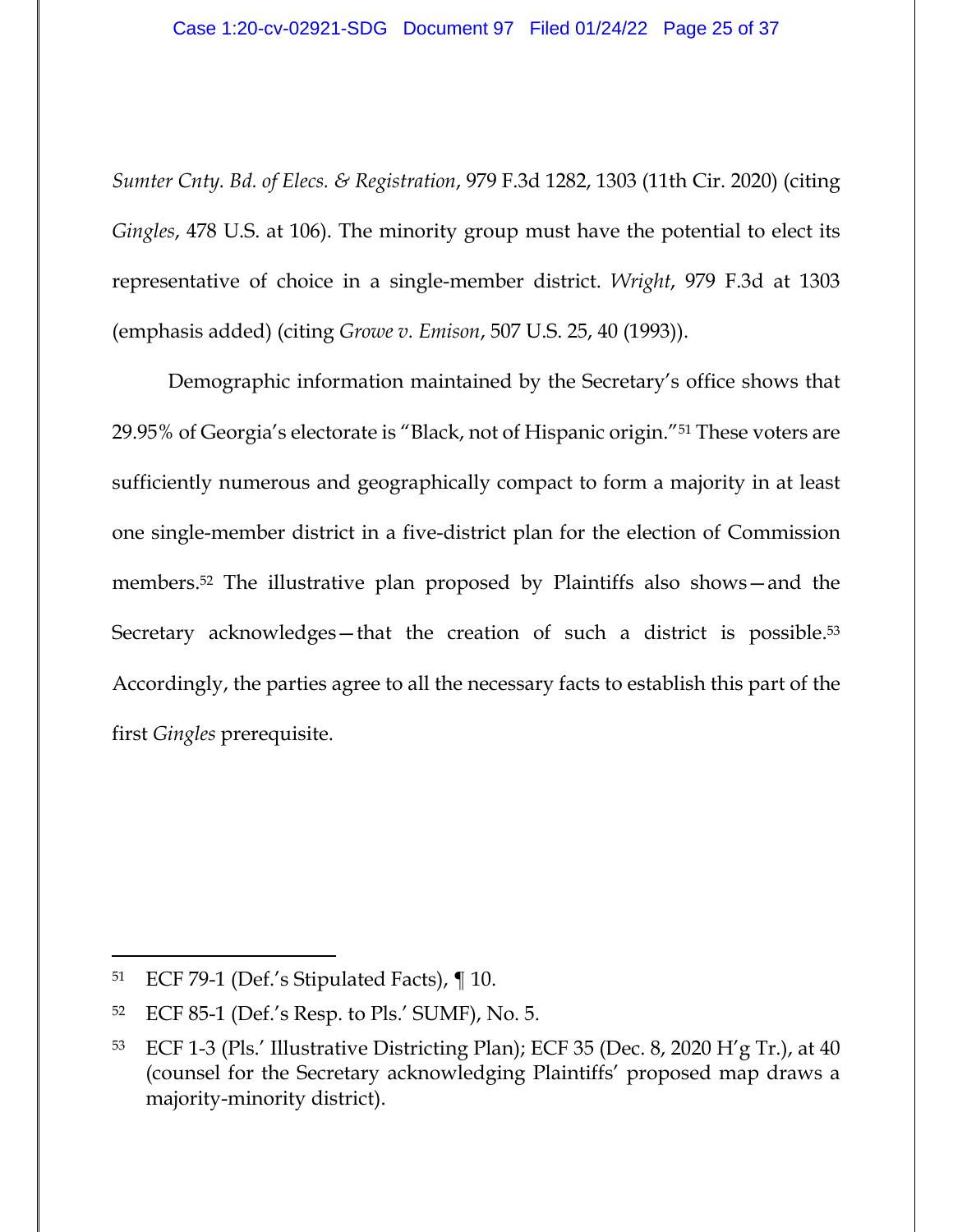Plaintiffs further contend that, had their proposed plan been in effect since 2012, it would have allowed Black voters to elect a candidate of their choice in at least one district.54 The Secretary disputes this assertion.55

As the Court reads *Gingles* and its progeny, to satisfy the first prerequisite Plaintiffs need not prove their candidate of choice *would* have been elected. They have put forward enough facts—that the Secretary does not dispute—to establish that their proposed single-member, majority-minority district would give African Americans the *potential* to elect their representative of choice to the Commission. This is sufficient to satisfy the first prerequisite of geography and compactness. *Gingles*, 478 U.S. at 50 n.17 ("Unless minority voters possess the *potential* to elect representatives in the absence of the challenged structure or practice, they cannot claim to have been injured by that structure or practice.") (emphasis in original); *see also Solomon*, 899 F.2d at 1018 n.7 (Kravitch, J. specially concurring) ("So long as the *potential* exists that a minority group could elect its own representative in spite of racially polarized voting, that group has standing to raise a vote dilution challenge under the Voting Rights Act.") (citing *Gingles*, 478 U.S. at 50 n.17) (emphasis added).

<sup>54</sup> ECF 85-1 (Def.'s Resp. to Pls.' SUMF), No. 9.

<sup>55</sup> *Id.*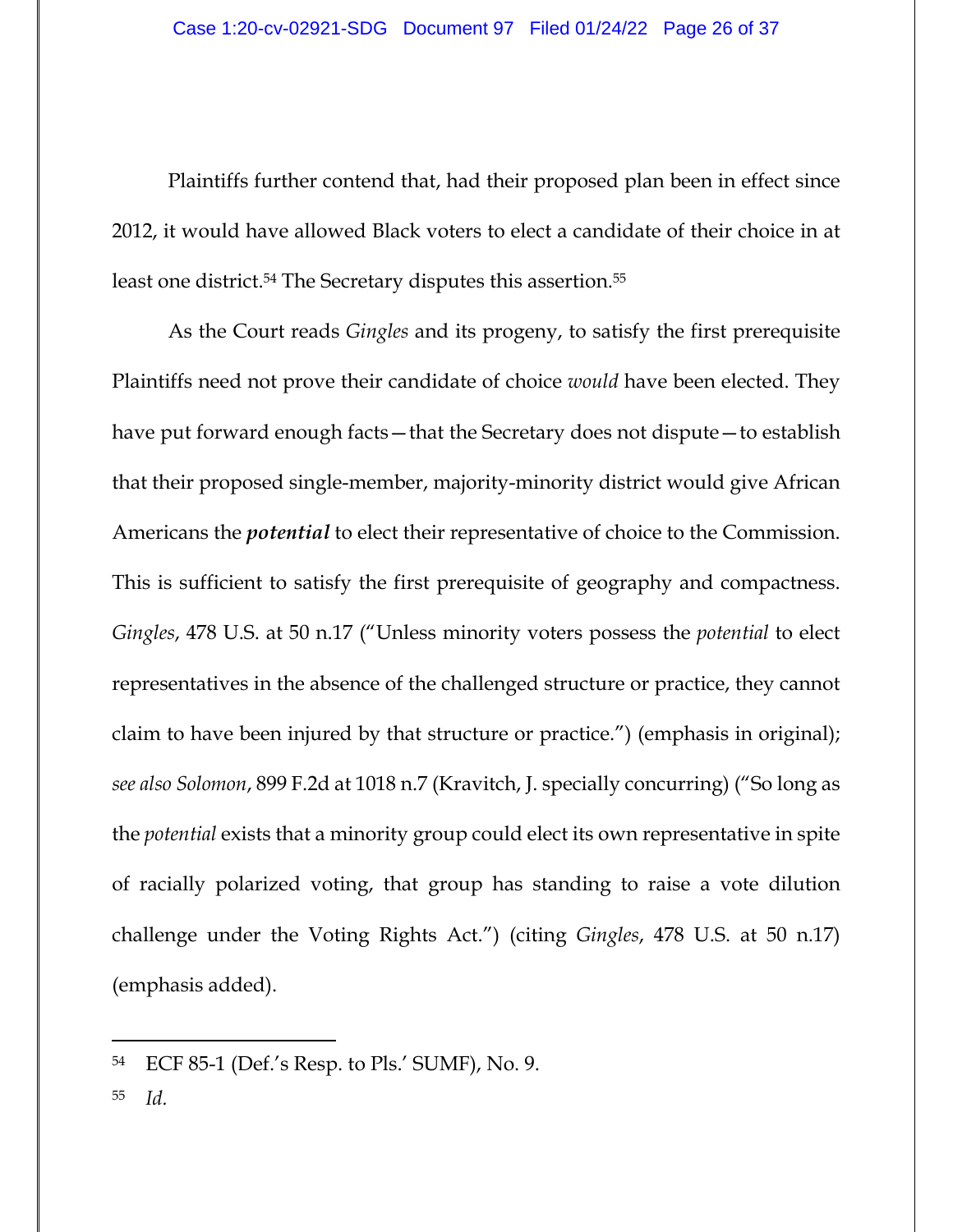Plaintiffs are therefore entitled to summary judgment in their favor on the first *Gingles* prerequisite of geography and compactness because they have shown that African Americans are sufficiently large and geographically compact to constitute a majority in a single-member district. The Secretary may present evidence at trial about the inferences the Court should draw from these facts under the totality of the circumstances.

### **2. Political Cohesiveness**

The second *Gingles* prerequisite is that "the minority group . . . show that it is politically cohesive." 478 U.S. at 50. The parties agree that Black voters have been politically cohesive in general elections for members of the Commission since 2012.56 In fact, Plaintiffs' expert concluded—and the Secretary does not dispute that such cohesion was present in all general and runoff elections for seats on the Commission from 2012 through the present.57

However, the Secretary asserts that there are "no particularized needs of the Black community in the context of utility regulation, because each ratepayer is treated the same and the process of ratemaking is applied statewide."58 The

<sup>56</sup> ECF 85-1 (Def.'s Resp. to Pls.' SUMF), No. 6.

<sup>57</sup> *Id.*, No. 11.

<sup>58</sup> ECF 79-1 (Def.'s Stipulated Facts), ¶ 8.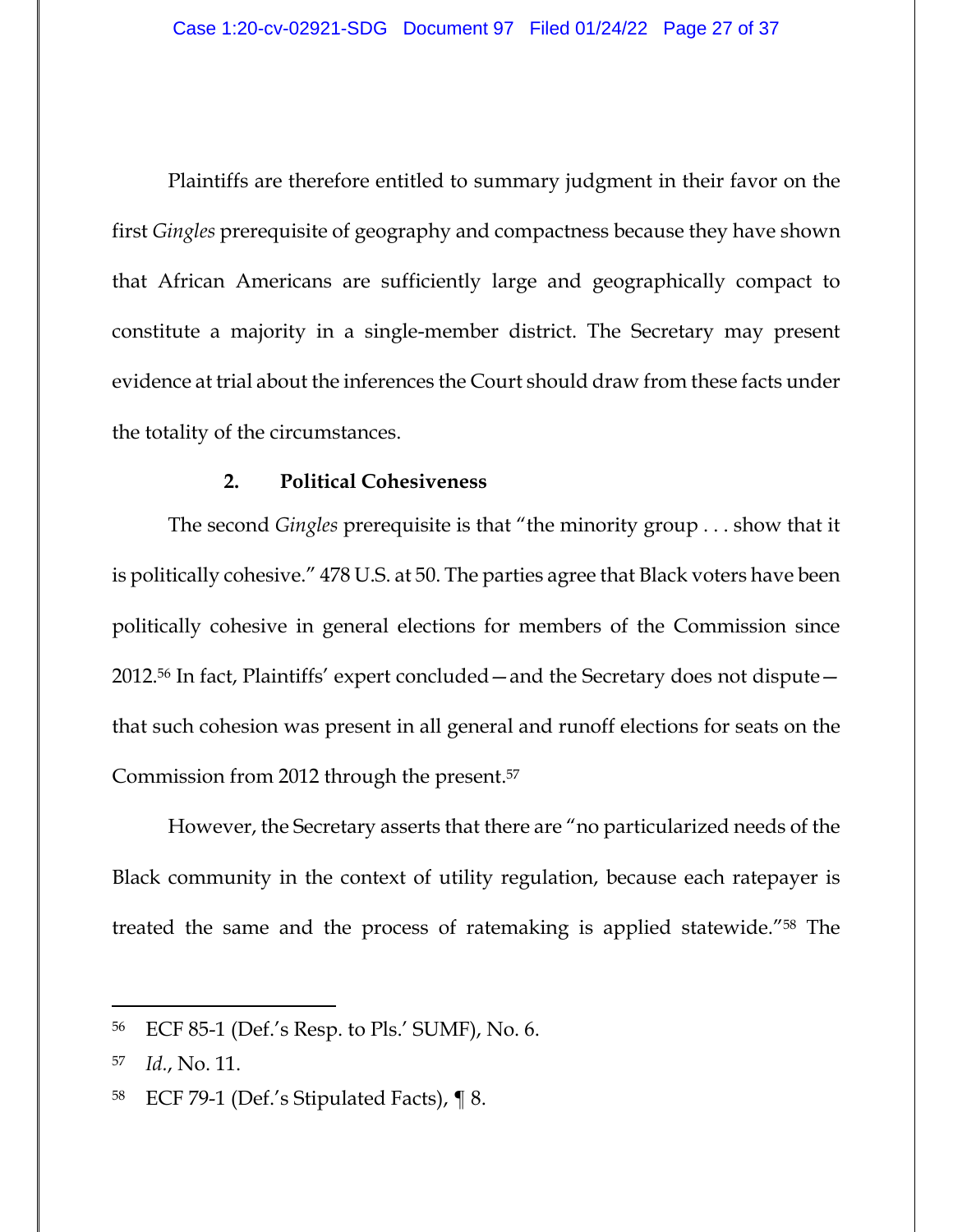Secretary further argues that determining the causes of the polarization—racial or partisan—are inappropriate for resolution on summary judgment.59

The Court does not view this second prerequisite as requiring an assessment of the *relevancy* of political cohesion as applied to the functions of the Commission, nor the *causes* of polarization. Rather, the weight to be afforded to this *Gingles* prerequisite and the conclusions to be drawn from it should be part of the totalityof-the-circumstances analysis under the Senate Factors. *Gingles*, 478 U.S. at 37 (identifying extent of racial polarization in elections under second Senate Factor); *Solomon*, 899 F.2d at 1015 (Kravitch, J. specially concurring) (same). *See also Nipper v. Smith*, 39 F.3d 1494, 1497 (11th Cir. 1994) (Tjoflat, J. opinion) (noting Supreme Court and Eleventh Circuit have not yet determined under a totality analysis "whether section 2 plaintiffs . . . must demonstrate that their diminished opportunity to participate in the political process and to elect representatives of their choice is being caused by the interaction of racial bias in the voting community and the challenged scheme") (omission in original).

Plaintiffs are therefore entitled to summary judgment on the second *Gingles* prerequisite. In so ruling, the Court draws no conclusions or inferences about why

<sup>59</sup> ECF 85 (Def.'s Resp. to Pls.' Second MSJ), at 12–14.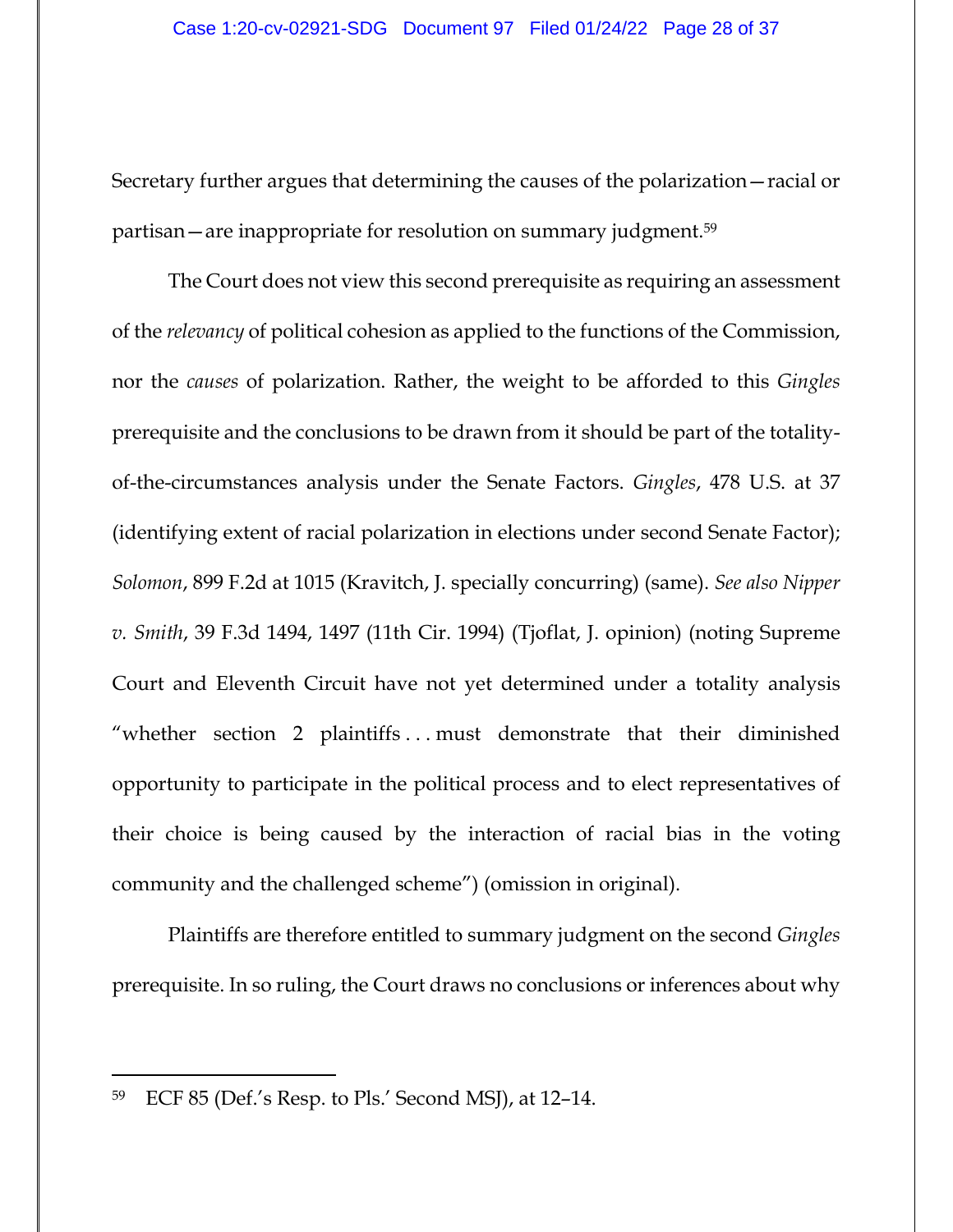candidates of choice were not elected, the causes of polarization, nor even the relevancy of these facts given the functions of the Commission.<sup>60</sup> The parties remain free to present evidence on these issues at trial.

#### **3. Racial Bloc Voting**

The third *Gingles* prerequisite requires that "the minority must be able to demonstrate that the white majority votes sufficiently as a bloc to enable it—in the absence of special circumstances, such as the minority candidate running unopposed—usually to defeat the minority's preferred candidate." *Gingles*, 478 U.S. at 51 (citations omitted).

The parties agree that, since 2012, of the 25 candidates for the Commission whose race was known, four were Black.<sup>61</sup> Candidates preferred by Black voters in those elections were (1) not supported by the majority of white voters and (2) defeated, $62$  though such candidates are not themselves necessarily Black. $63$ General elections for Commission members during that time were polarized along

<sup>60</sup> *Id.* at 14 (arguing the Eleventh Circuit has held it is improper to resolve such issues at summary judgment).

<sup>61</sup> ECF 79-1 (Def.'s Stipulated Facts), ¶ 11.

<sup>62</sup> ECF 85-1 (Def.'s Resp. to Pls.' SUMF), No. 7.

<sup>63</sup> *See, e.g.*, ECF 79-4 (Popick Expert Report), at 13 (identifying race of blackpreferred candidates).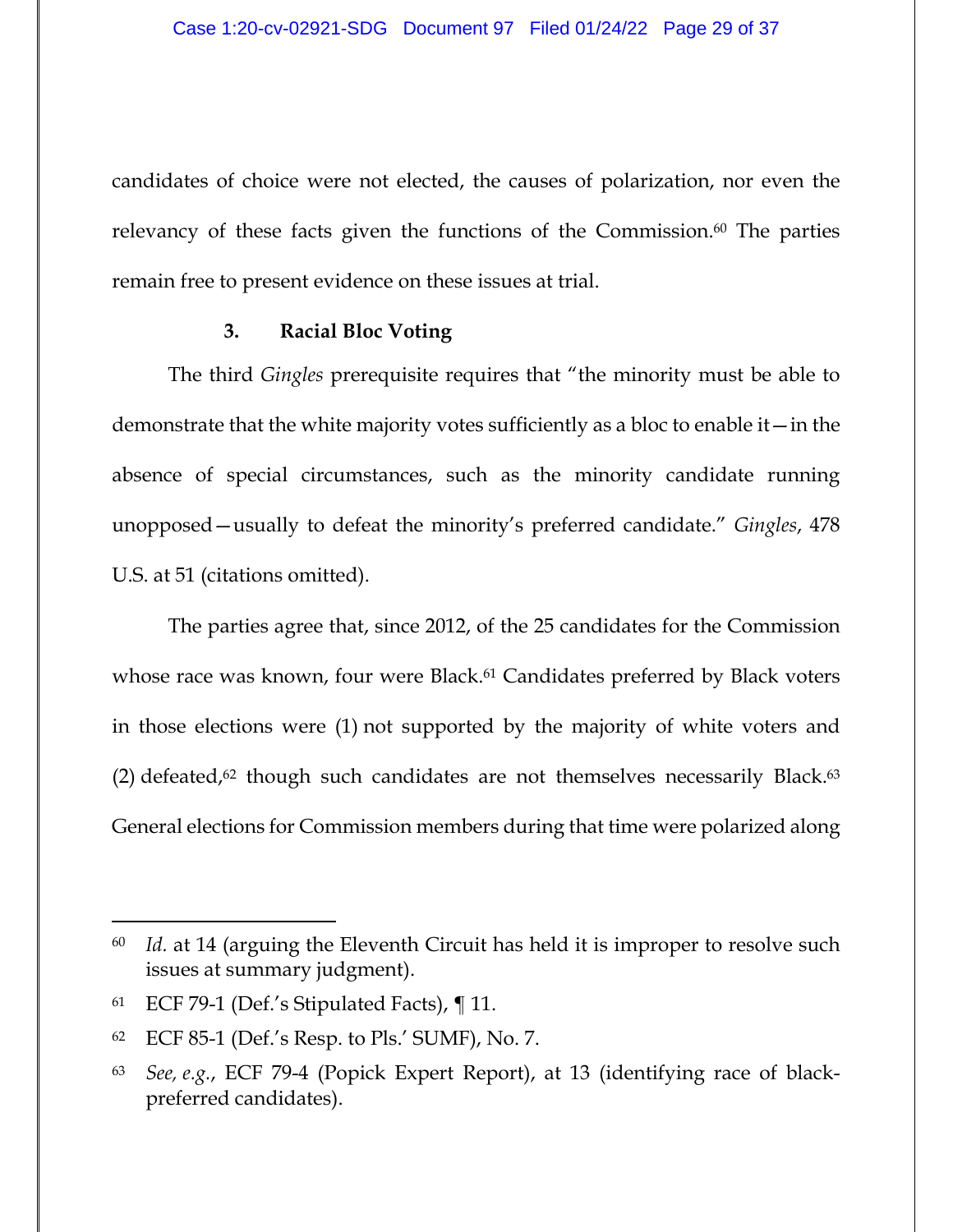racial lines.64 White voters thus vote sufficiently as a bloc in Commission elections to have defeated the Black-preferred candidate in every election since 2012.65

The parties also agree that their experts appropriately used a statistical estimating method called Ecological Inference (EI) to determine the existence of polarization in voting.66 The EI method shows "significant polarization" in Georgia elections, $67$  but the parties resolutely disagree about the cause(s). The Secretary attributes it to partisanship.<sup>68</sup> Plaintiffs counter that race heavily informs a voter's partisan preferences.69 Plaintiffs also argue that the reason for the polarization is not relevant to an analysis of the *Gingles* prerequisites.70

In *Gingles*, the Supreme Court treated the terms "racial bloc" and "racial polarization" as interchangeable. 478 U.S. at 53 n.21. While the *extent* of racial polarization is one of the Senate Factors, *id.* at 55, the *existence* of racial-block voting is part of the *Gingles* third prerequisite. In establishing this prerequisite, "the

70 ECF 87-2 (Pls.' Resp. to Def.'s SAMF), Nos. 3–7, 9–10.

<sup>64</sup> ECF 85-1 (Def.'s Resp. to Pls.' SUMF), No. 8.

<sup>65</sup> *Id.*, No. 13.

<sup>66</sup> ECF 87-2 (Pls.' Resp. to Def.'s SAMF), No. 1.

<sup>67</sup> *Id.*, No. 2.

<sup>68</sup> *See generally* ECF 80-3 (Barber Expert Report).

<sup>69</sup> *See generally* ECF 80-4 (Fraga Rebuttal Report).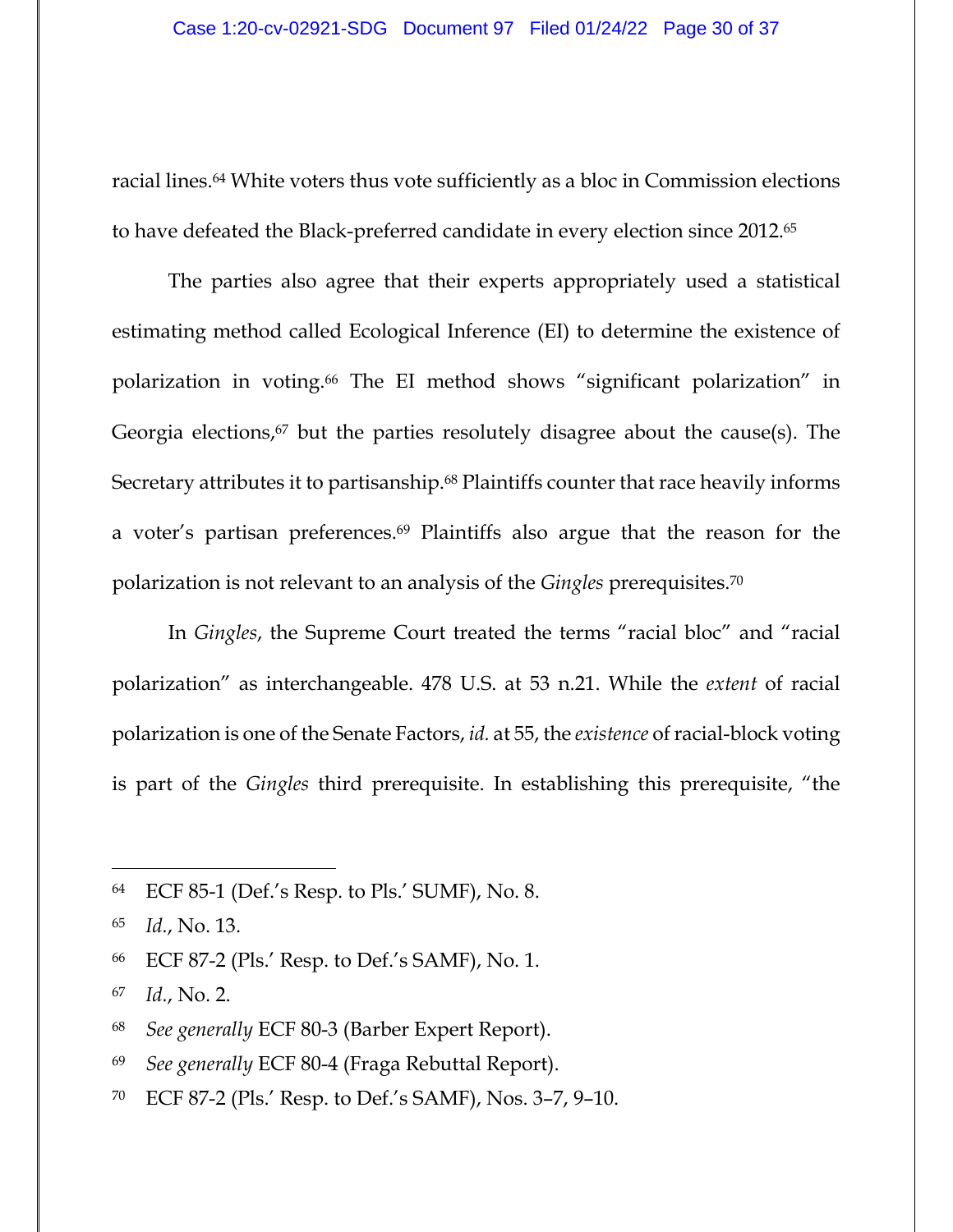minority group demonstrates that submergence in a white multimember district

impedes its ability to elect its chosen representatives." *Id.* at 51.

[T]he question whether a given district experiences legally significant racially polarized voting requires discrete inquiries into minority and white voting practices. A showing that a significant number of minority group members usually vote for the same candidates is one way of proving the political cohesiveness necessary to a vote dilution claim, and, consequently, establishes minority bloc voting within the context of § 2. And, in general, a white bloc vote that normally will defeat the combined strength of minority support plus white "crossover" votes rises to the level of legally significant white bloc voting.

Id. at 56 (citations omitted).

Further, the plurality opinion in *Gingles* concluded that, "[f]or purposes of § 2, the legal concept of racially polarized voting incorporates neither causation nor intent. *It means simply that the race of voters correlates with the selection of a certain candidate or candidates*; that is, it refers to the situation where different races (or minority language groups) vote in blocs for different candidates." *Id.* at 51 (emphasis added). Thus, four justices concluded that the existence of political polarization does not negate the import of racial-bloc voting. *See also generally Chisom v. Roemer*, 501 U.S. 380, 404 (1991) (emphasizing that "Congress made clear that a violation of § 2 could be established by proof of discriminatory results alone"); *Davis*, 139 F.3d 1414 (not requiring racial bias to be the cause of racial bloc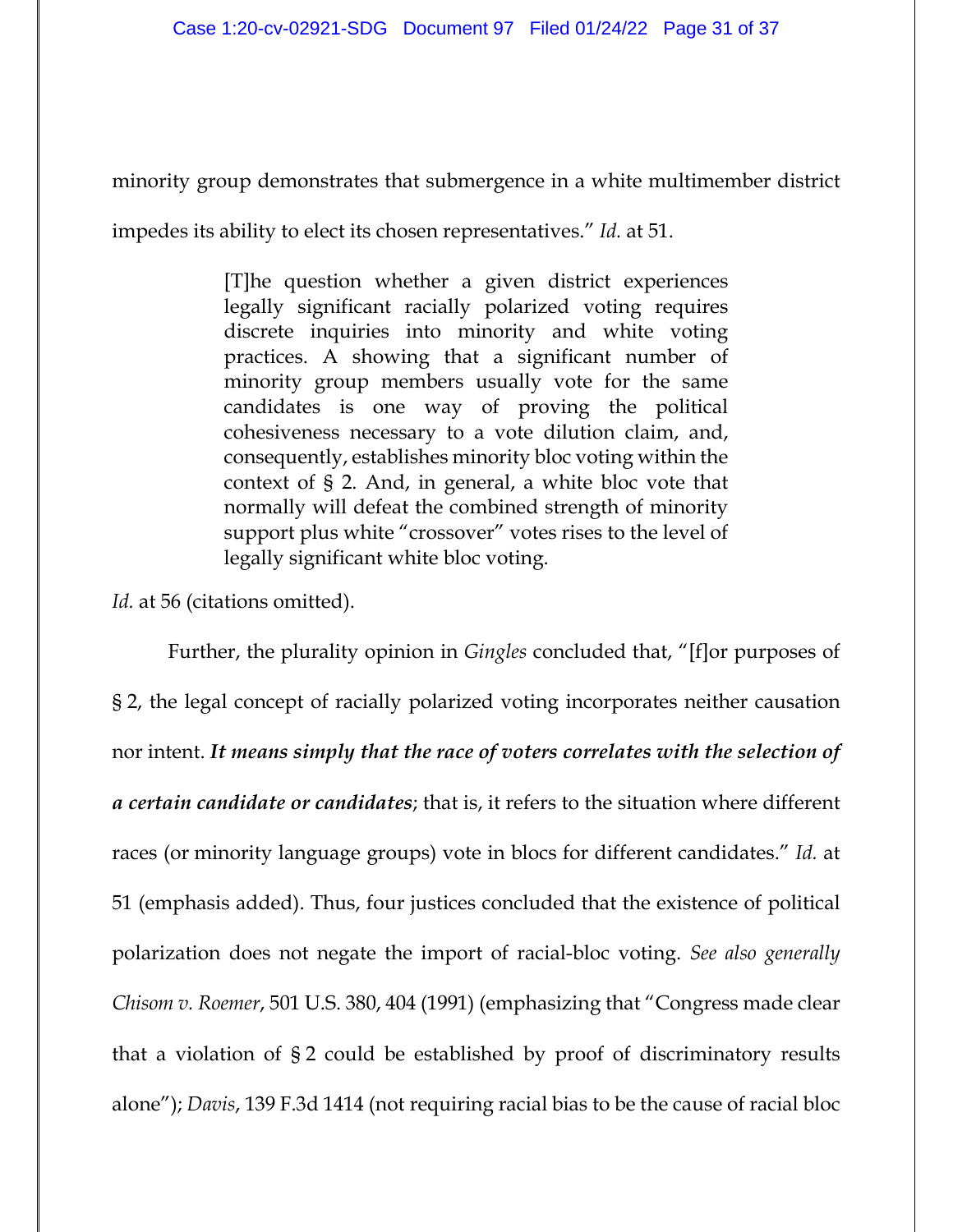voting to establish the *Gingles* factors). Thus, the Court does not interpret the applicable case law as requiring proof of intentional racial bias on the part of the electorate to satisfy the third prerequisite under *Gingles*.

The Court concludes that Plaintiffs have shown the existence of racial-bloc voting as a matter of law, and entry of summary judgment in favor of Plaintiffs on the third *Gingles* prerequisite is appropriate. However, given the "discrete inquiries" necessary under the Senate Factors to assess "legally significant" racial polarization and the extent of such polarization, those elements and the weight they should receive must be examined at trial.

### **4. Summary**

Plaintiffs' motions for summary judgment are **GRANTED** with respect to the three basic *Gingles* factors—(1) geography and compactness, (2) political cohesiveness, and (3) racial bloc voting. The causes of polarization, including the effects of partisanship, will be examined as part of the totality-of-thecircumstances analysis at trial, as will Plaintiffs' proposed remedy and injury.

### **C. The Secretary's Affirmative Defenses**

Plaintiffs' motions for summary judgment challenge all of the Secretary's affirmative defenses. Those defenses are:

> 1. The allegations in Plaintiffs' Complaint fail to state a claim upon which relief may be granted.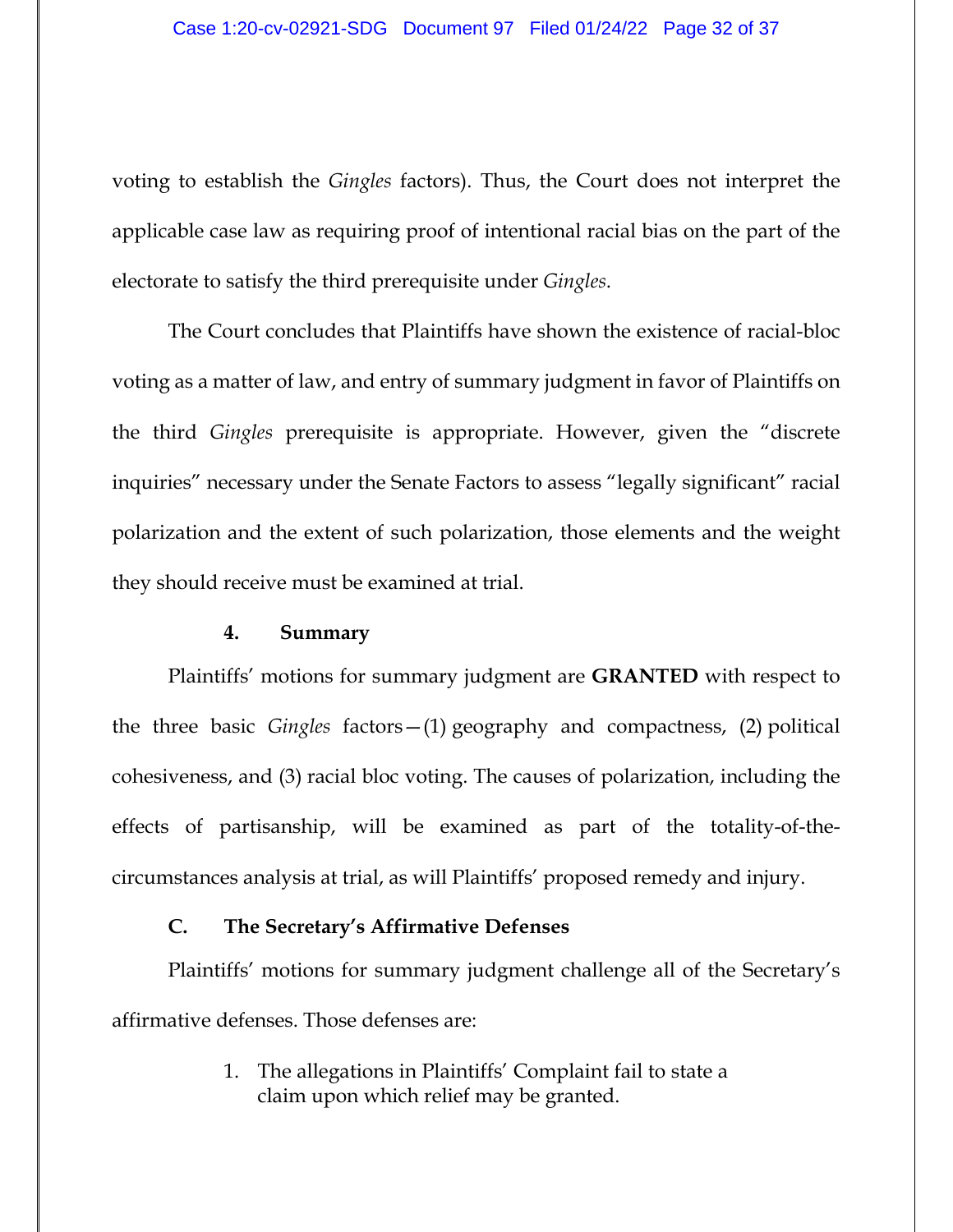- 2. Plaintiffs' claims are barred for failure to name necessary and indispensable parties.
- 3. Plaintiffs lack constitutional standing to bring this action.
- 4. Plaintiffs lack statutory standing to bring this action.
- 5. Plaintiffs' federal claim against Defendant is barred by the Eleventh Amendment to the United States Constitution.
- 6. Plaintiffs' claim is barred by sovereign immunity.
- 7. Plaintiffs' Complaint requests relief that will result in a violation of the U.S. Constitution because Plaintiffs' proposed remedies require the use of race as a predominate factor in the redistricting process, which is prohibited by the Equal Protection Clause of the Fourteenth Amendment.
- 8. Plaintiffs' Complaint requests relief that will result in a violation of the U.S. Constitution because Plaintiffs' proposed remedies require the alteration of the form of government of the State of Georgia.
- 9. Defendant denies that Plaintiffs have been subjected to the deprivation of any right, privilege, or immunity under the Constitution or laws of the United States.71

The Secretary's Tenth Affirmative Defense is actually a reservation of rights:

"Defendant reserves the right to amend its defenses and to add additional ones,

including lack of subject matter jurisdiction based on the mootness or ripeness

<sup>71</sup> ECF 37 (Ans.), at 1–3.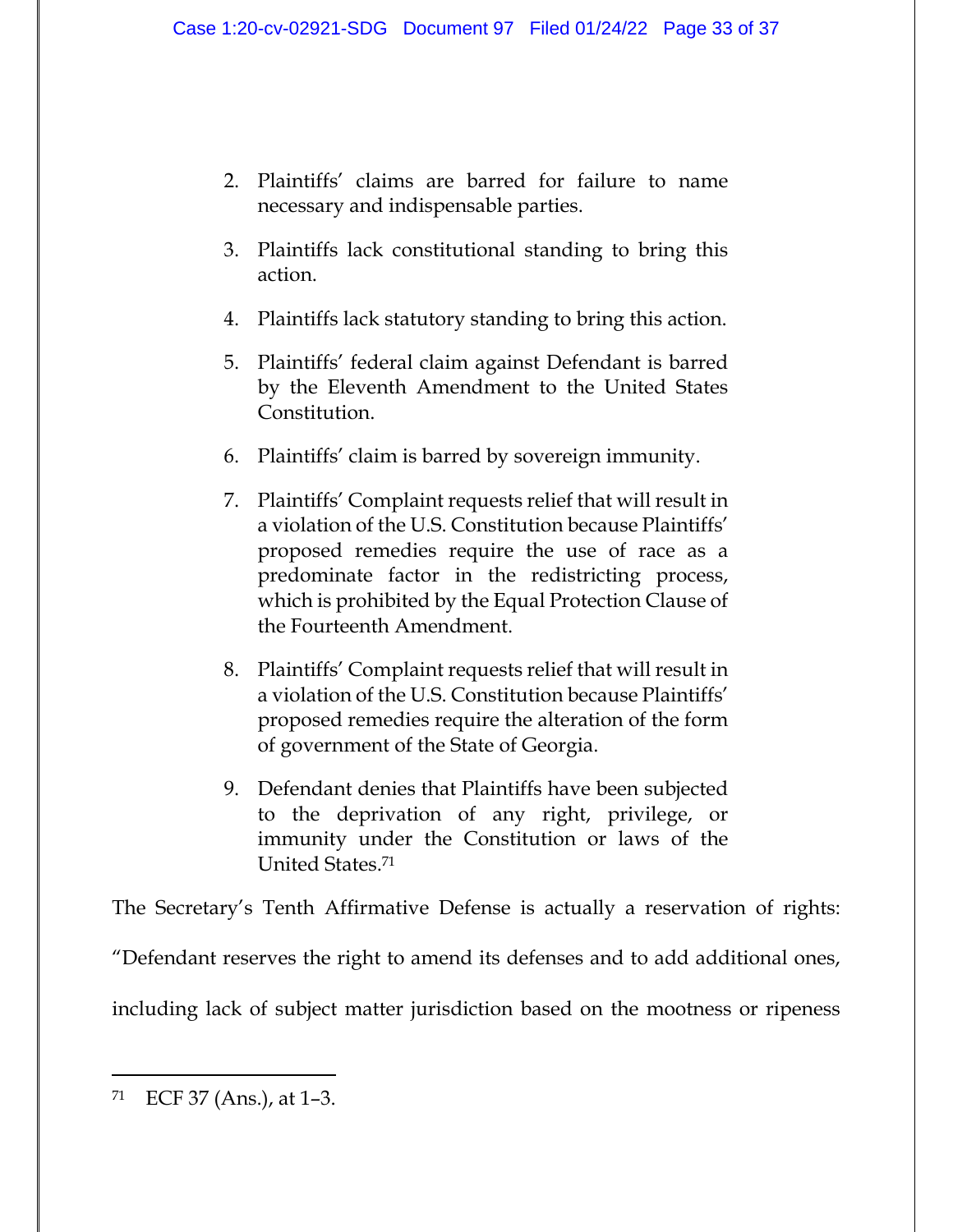doctrines, as further information becomes available in discovery."72 The Secretary has withdrawn his Seventh, Ninth, and Tenth Affirmative Defenses,73 and the Court has already addressed the Second, Third, Fourth, and Eighth Affirmative Defenses above. The Court addresses the Secretary's remaining affirmative defenses (First, Fifth, and Sixth) *seriatim*.

## **1. First Affirmative Defense: Failure to State a Claim**

The Court has already ruled that Plaintiffs' Complaint withstood dismissal under Rule 12(b)(6).74 Discovery is now complete. The Secretary's contention that Plaintiffs' first summary judgment motion was premature is therefore moot. The Secretary's argument about why the Court's Motion to Dismiss Order did not dispose of this defense is that the denial was "on an exceedingly charitable standard of review," and surviving summary judgment is different.75 That is true but somewhat beside the point. As Plaintiffs point out, whether a party has failed to state a claim is determined based on the face of the pleading. To withstand dismissal under Rule 12(b)(6), "a *complaint* must [ ] contain sufficient factual

<sup>72</sup> *Id.* at 3.

<sup>73</sup> ECF 85, at 7 n.3.

<sup>74</sup> ECF 36 (Jan. 5, 2021 Op. & Order).

<sup>&</sup>lt;sup>75</sup> ECF 62 (Def.'s Resp. to Pls.' First MSJ), at 2-3.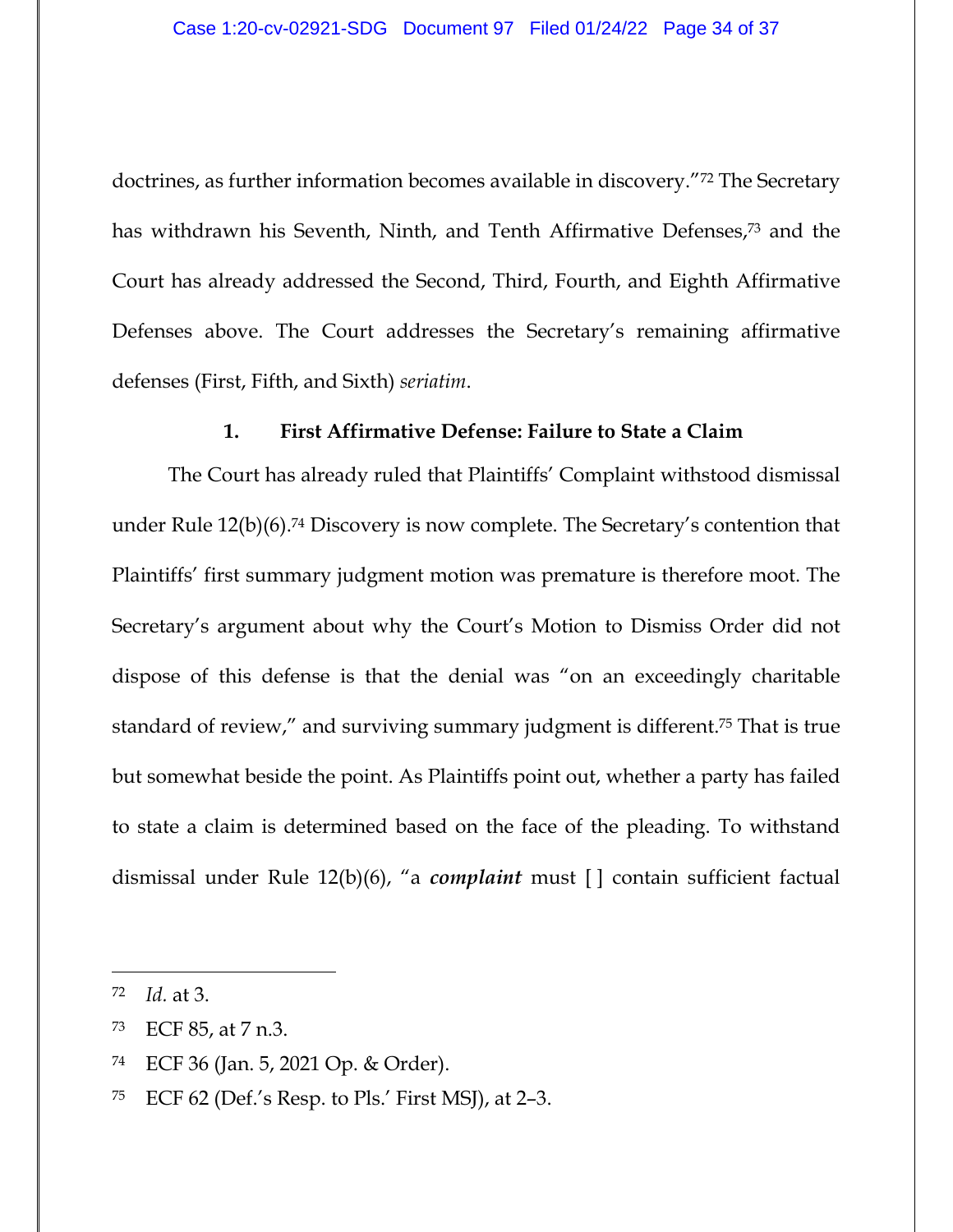matter, accepted as true, to 'state a claim to relief that is plausible on its face.'" *Am. Dental Ass'n v. Cigna Corp.,* 605 F.3d 1283, 1289 (11th Cir. 2010) (emphasis added) (quoting *Bell Atl. Corp. v. Twombly*, 550 U.S. 544, 570 (2007)).

The Court has already ruled on the sufficiency of the Complaint, so the Secretary's First Affirmative Defense is moot and judgment in favor of Plaintiffs on that defense is appropriate. The Court **GRANTS** Plaintiffs' motion for summary judgment on the Secretary's First Affirmative Defense. This, of course, has no bearing on the burden Plaintiffs must carry to prevail at trial.

# **2. Fifth and Sixth Affirmative Defenses: Eleventh Amendment and Sovereign Immunity**

The Court understands that the Secretary has maintained these defenses to preserve them for appellate review, since the Court has already rejected them.76

To reiterate, Supreme Court and Circuit precedent compel this Court to find that (1) private plaintiffs have standing to sue under Section 2; (2) such causes of action are not barred by the Eleventh Amendment; and (3) Section 2 is a valid exercise of congressional power under the Fourteenth and Fifteenth Amendments, overriding states' sovereign immunity. The Court **GRANTS** summary judgment in favor of Plaintiffs on the Secretary's Fifth and Sixth Affirmative Defenses.

<sup>76</sup> ECF 36 (Jan. 5, 2021 Op. & Order), at 41, 44–46.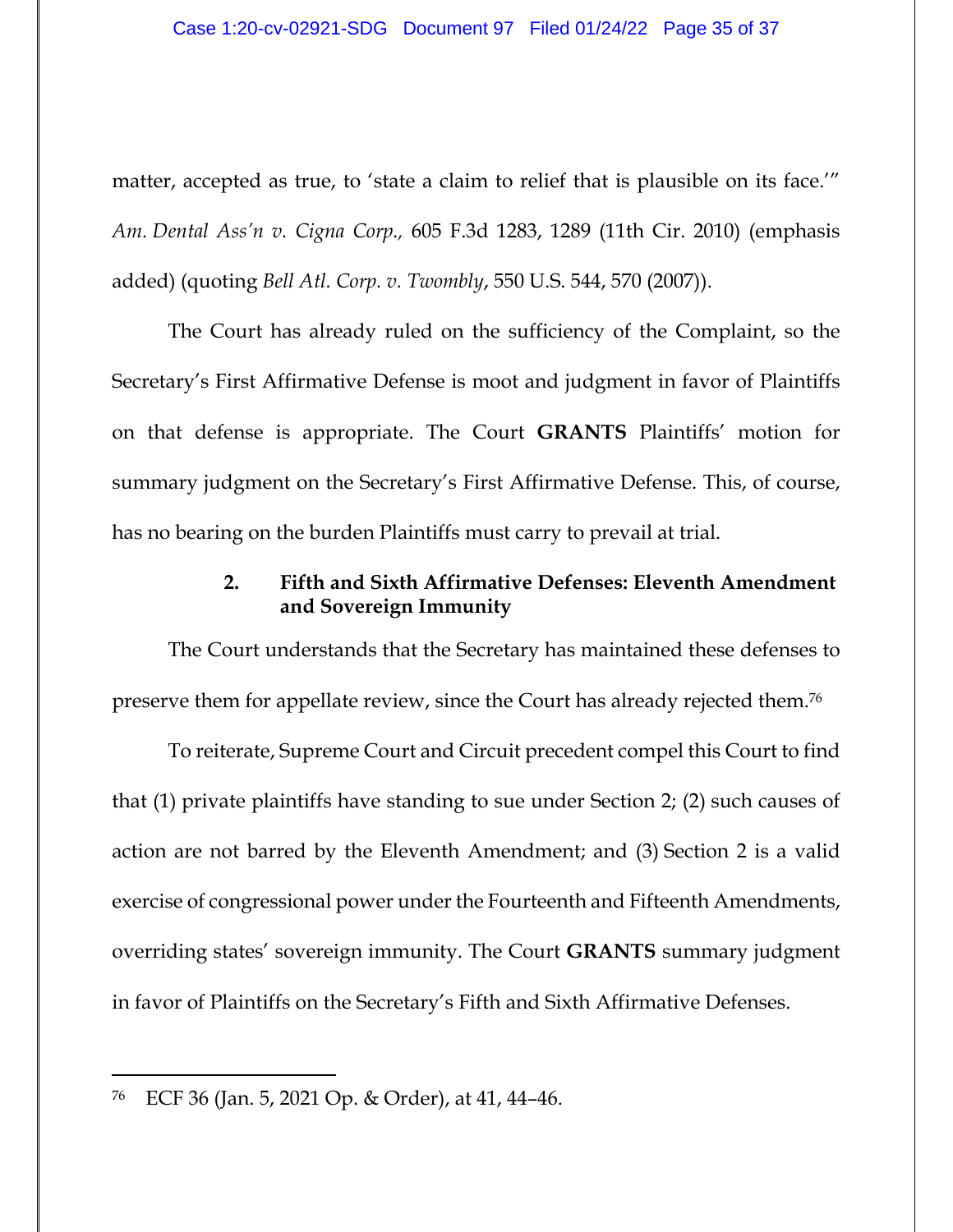### **IV. Conclusion**

The Court **DENIES** Defendant's motion for summary judgment [ECF 80] in its entirety and **GRANTS in part** and **DENIES in part** Plaintiffs' partial motions for summary judgment [ECF 56; ECF 79]. Plaintiffs' motions are **GRANTED** with regard to the *Gingles* prerequisites of (1) geography and compactness; (2) political cohesiveness; and (3) racial bloc voting [ECF 79, at 15–19]. To the extent that Plaintiffs' proposed remedy is considered part of the first *Gingles* prerequisite, Plaintiffs' motions are **DENIED**. Neither Plaintiffs nor the Secretary [ECF 80-1, at 15–21] are entitled to summary judgment on that issue.

Plaintiffs' motions are **GRANTED** as to the Secretary's First and Second Affirmative Defenses [ECF 56, at 5–6].

Plaintiffs' motions are **DENIED** as to the Secretary's Third and Fourth Affirmative Defenses [ECF 56, at 7–9; ECF 79, at 8–10].

Plaintiffs' motions are **GRANTED** as to the Secretary's Fifth, Sixth, and Seventh Affirmative Defenses [ECF 56, at 9–10; ECF 79, at 8].

Plaintiffs' motions are **DENIED** as to the Secretary's Eighth Affirmative Defense [ECF 79, at 10–14].

Plaintiffs' motions are **GRANTED** as to the Secretary's Ninth and Tenth Affirmative Defenses [ECF 79, at 7].